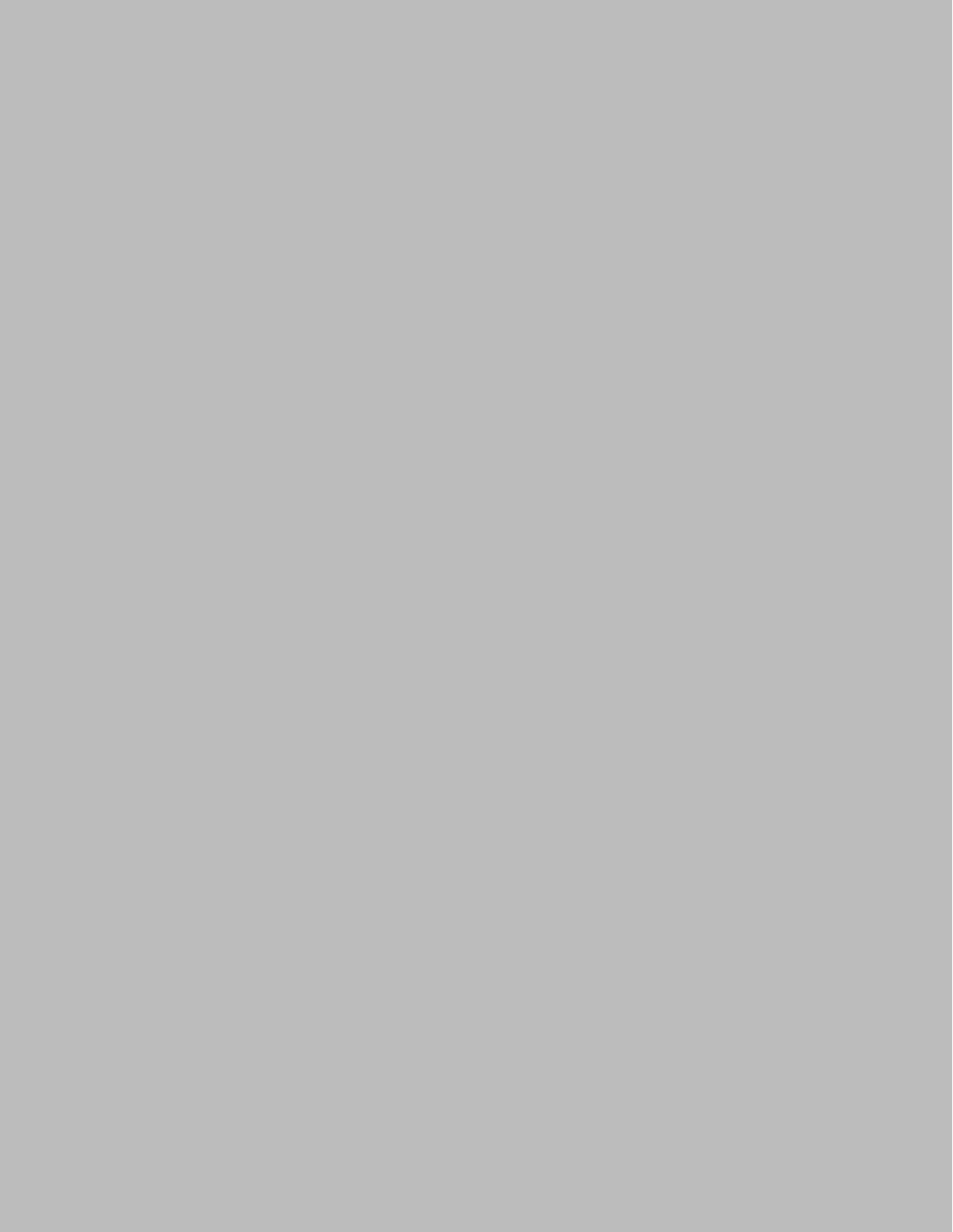C H A P T E R

# **Restructuring Medicare Part D for the era of specialty drugs**

# **Chapter summary**

The distribution of drug spending under Part D has changed dramatically since the start of the program in 2006. Early on, the vast majority of spending was attributable to prescriptions for widely prevalent conditions such as high cholesterol, diabetes, hypertension, asthma, depression, and gastroesophageal reflux. After the 2012 "patent cliff"—one of the biggest waves of patent expirations for small-molecule brand-name drugs—manufacturers turned to producing orphan drugs, biologics, and other self-administered specialty drugs that treat smaller patient populations for conditions such as rheumatoid arthritis, hepatitis C, and cancer. These newer therapies are often launched at very high prices, with annual costs per person sometimes reaching tens of thousands of dollars or more, and spending for specialty drugs and biologics has risen rapidly.

In Part D, sponsors of private plans encourage enrollees to use lower cost generics and preferred brand-name drugs by placing them on formulary tiers that have lower cost sharing. In addition, CMS permits plan sponsors to use a specialty tier with coinsurance of 25 percent to 33 percent for expensive therapies. Above Part D's out-of-pocket (OOP) threshold, enrollees who do not receive Medicare's low-income subsidy (LIS) pay 5 percent coinsurance with no OOP maximum. Although many specialty drugs have no rebates, when patients use rebated drugs, they pay effective rates of coinsurance (as a percentage of a drug's net price) that are even higher than the stated

## **In this chapter**

- The growth of specialty drugs and implications for cost sharing
- Addressing the financial burden of high prices through a narrow focus on beneficiary cost sharing
- Eliminating the coveragegap discount and restructuring the catastrophic benefit
- **Summary**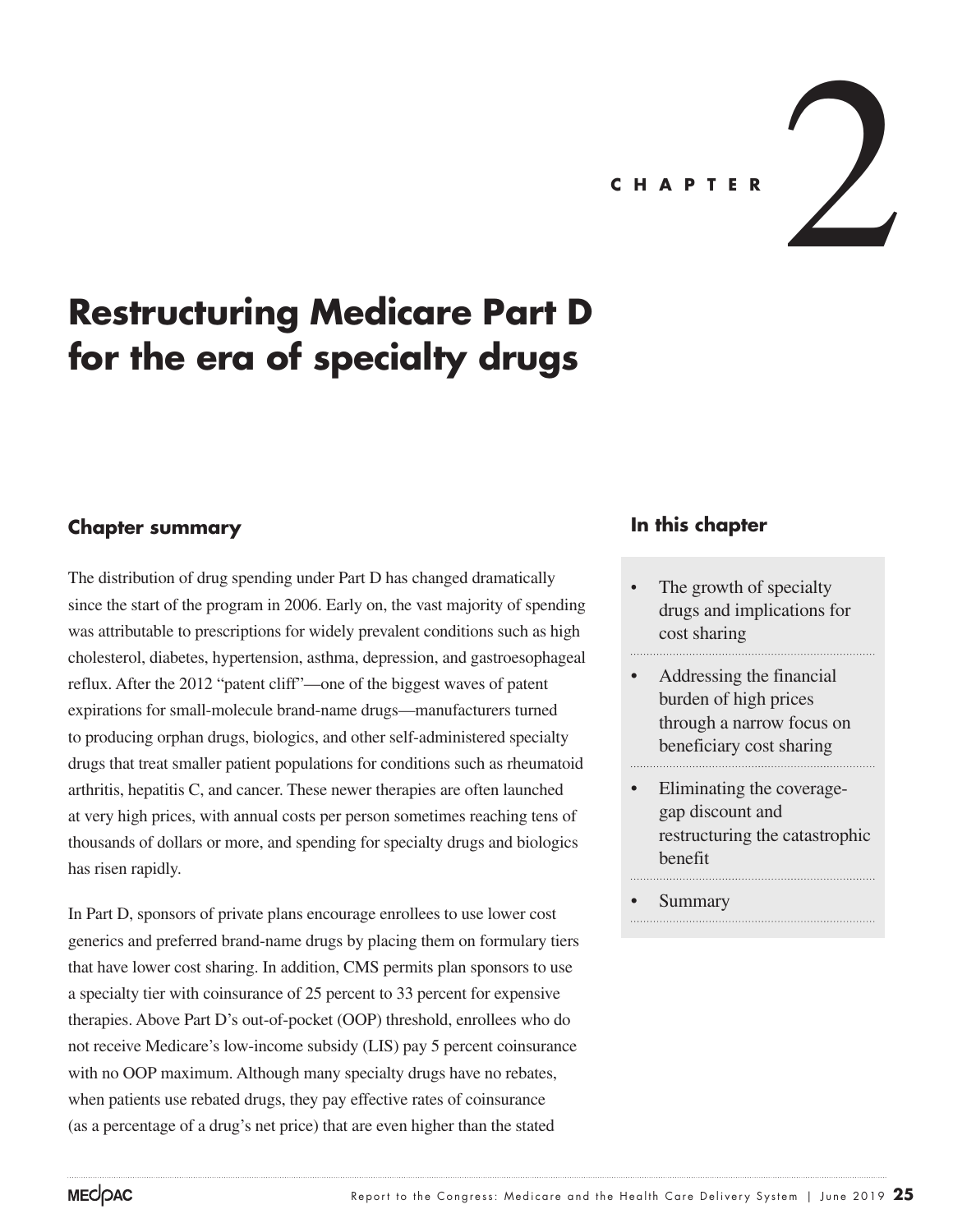coinsurance amount because manufacturers provide rebates to plans long after patients fill their prescriptions, and plans charge coinsurance on the higher "gross" price at the pharmacy. There is some evidence that high patient cost sharing can pose a financial hurdle to treatment, potentially affecting certain beneficiaries' decisions to fill their prescriptions. Further, paying coinsurance on gross prices tends to move enrollees more quickly toward Part D's OOP threshold—the point at which Medicare's reinsurance pays for 80 percent of benefits.

This chapter introduces a new policy approach that the Commission plans to evaluate further. Modifications to Part D's defined standard benefit and its catastrophic phase could improve plan sponsors' financial incentives to manage drug spending and potentially restrain manufacturers' incentives to increase prices. The approach would retain certain features of the Commission's 2016 recommendation for Part D, such as requiring plans to bear more risk for catastrophic spending, but the new design would also eliminate the need for some previously recommended measures. The new changes would also create a more consistent defined standard basic benefit that would apply both to enrollees without Part D's LIS as well as those with the LIS—a departure from current policy.

The new approach would restructure the Part D benefit in several ways. First, it would eliminate the coverage-gap discount that currently applies to non-LIS enrollees, making plan sponsors responsible for a consistent 75 percent of benefits between the deductible and OOP threshold. Second, the new design would require manufacturers of brand-name drugs to provide a discount in the catastrophic phase of the benefit rather than in the gap phase, as they do today. The manufacturer discount would be newly applicable to spending of LIS beneficiaries. Third, the new design would lower enrollee cost sharing or include a hard overall OOP cap to improve the affordability of high-priced drugs and provide more complete financial protection for all enrollees. Plan sponsors would be responsible for a larger share of catastrophic benefits, and Medicare's reinsurance would be smaller. In general, we expect the approach would provide stronger incentives for plan sponsors to manage enrollees' spending and potentially restrain manufacturers' incentives to increase drug prices or launch new products at high prices.

Consistent with the Commission's 2016 recommendations for Part D, we expect that any policy change that requires plan sponsors to take on more insurance risk would be combined with other changes that would provide sponsors with greater flexibility to use formulary tools. Part D's risk adjustment system would need to be recalibrated to counterbalance plan incentives for risk selection. Finally, the chapter discusses a key parameter of this policy approach: where to set the OOP threshold.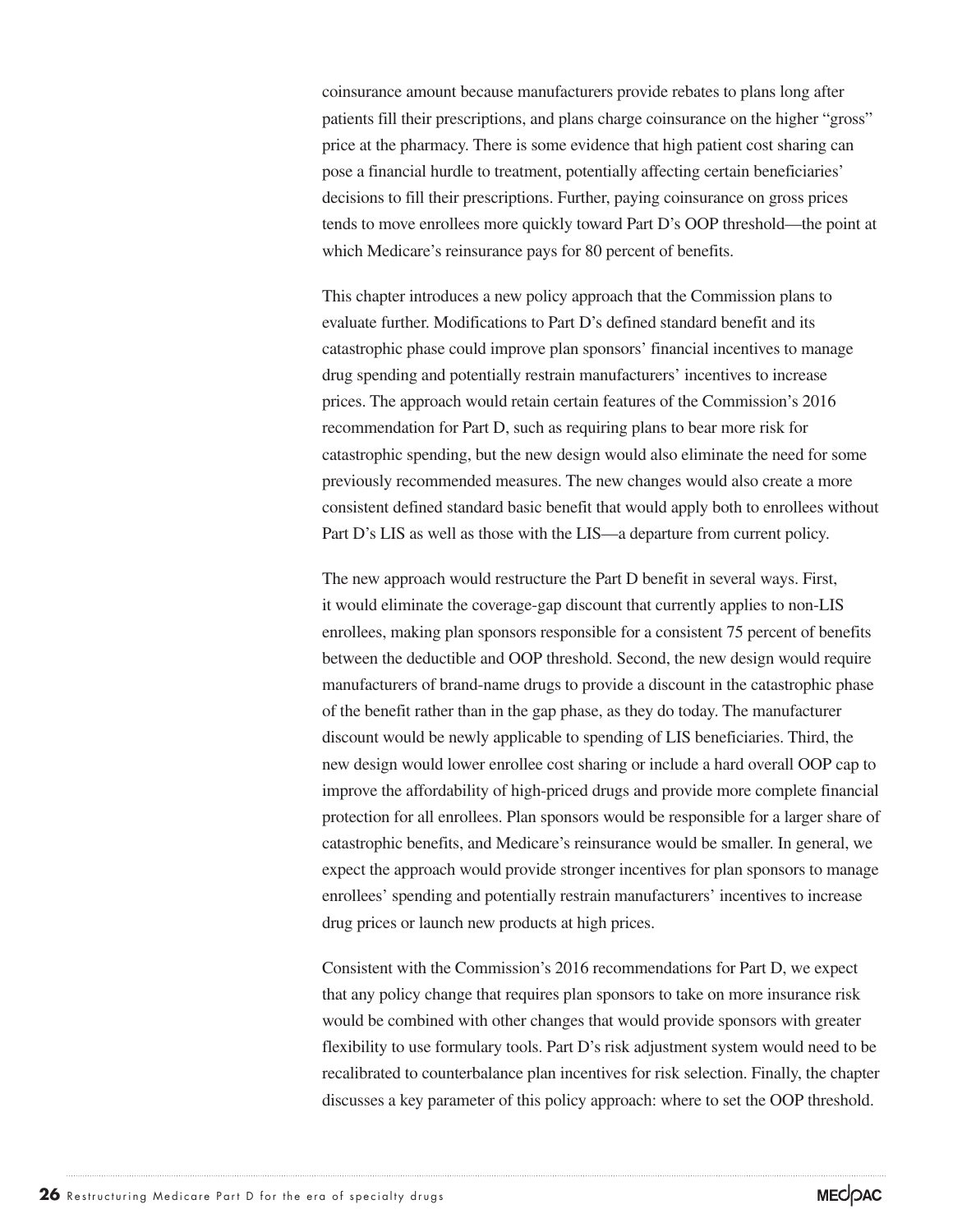The approach's financial impact on stakeholders, including Part D beneficiaries and taxpayers who finance the Medicare program, would depend on the specific threshold chosen and behavioral responses to the changes. ■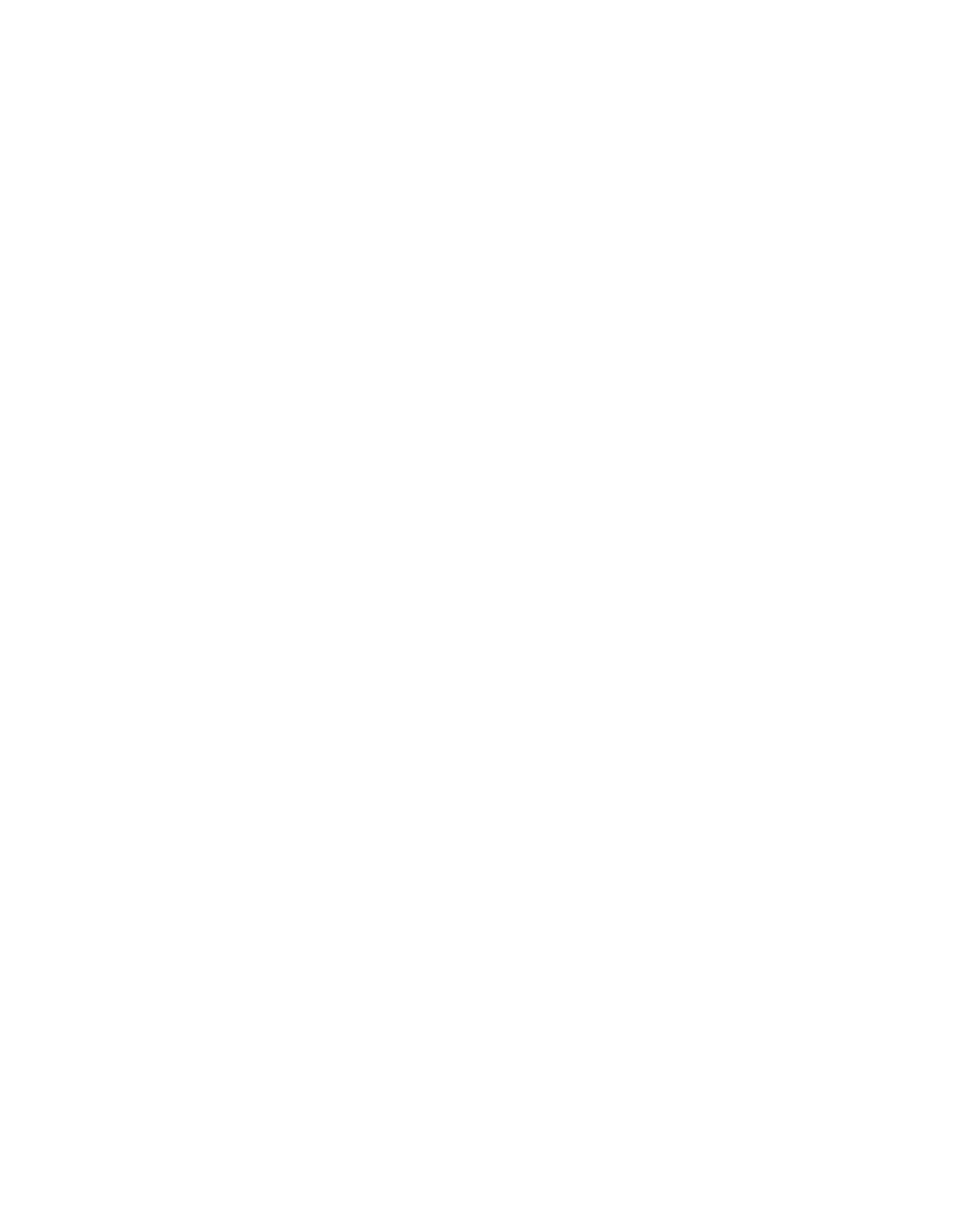#### **2–1 Specialty-tier drugs increasingly drove Part D spending, 2007—2017**

|                                                                  | 2007    | 2012    | 2017    | Average annual growth rate |           |
|------------------------------------------------------------------|---------|---------|---------|----------------------------|-----------|
|                                                                  |         |         |         | 2007-2012                  | 2012-2017 |
| All Part D-covered drugs                                         |         |         |         |                            |           |
| Total gross spending (in billions)                               | \$62.1  | \$89.8  | \$154.9 | 7.7%                       | 11.5%     |
| Total prescriptions (in millions)                                | 969.1   | 1,216.9 | 1,498.8 | 4.7                        | 4.3       |
| Spending per prescription                                        | \$64    | \$74    | \$103   | 2.9                        | 7.0       |
| Drugs on specialty tiers*                                        |         |         |         |                            |           |
| Total gross spending (in billions)                               | \$3.4   | \$10.1  | \$37.1  | 24.1                       | 29.7      |
| Total prescriptions (in millions)                                | 3.0     | 4.1     | 8.3     | 6.6                        | 15.2      |
| Spending per prescription                                        | \$1,151 | \$2,462 | \$4,455 | 16.4                       | 12.6      |
| Specialty-tier drugs as a share of total Part D spending and use |         |         |         |                            |           |
| Gross spending                                                   | 5.5%    | 11.2%   | 24.6%   | N/A                        | N/A       |
| Prescriptions                                                    | 0.3%    | 0.3%    | 0.6%    | N/A                        | N/A       |
| Part D enrollment (in millions)                                  | 26.1    | 33.8    | 45.2    | 5.3                        | 6.0       |

Note: N/A (not applicable). "Gross spending" reflects all payments at the pharmacy (including enrollee cost sharing, covered plan benefits, and manufacturer discounts) before deducting postsale discounts and rebates. The number of prescriptions shown in the table is not adjusted to a standard days' supply. However, in 2017, only about 5 percent of specialty-tier prescriptions were for a 90-day supply—the typical amount provided by mail-order pharmacies. By comparison, in 2017, more than one-quarter of all Part D prescriptions were dispensed with a 90-day supply. Because specialty-tier prescriptions are more likely to have fewer days' supply, the numbers shown for specialty-tier prescriptions as a share of total Part D prescriptions would be upper bounds for standardized prescriptions. \*From 2006 to 2016, CMS permitted plan sponsors to place drugs that cost an average of \$600 or more per month on a specialty tier. In 2017, CMS raised the threshold to \$670 per month.

Source: MedPAC analysis of the Part D denominator file and data analyzed by Acumen LLC.

The share of Medicare Part D spending made up of specialty drugs and biologics has risen rapidly, and high patient cost sharing for those therapies can pose a financial hurdle to treatment. This chapter introduces new modifications to Part D's benefit design that could improve plan sponsors' financial incentives for managing drug spending, potentially address growth in prices of specialty drugs, and provide better financial protection to all Part D enrollees, including beneficiaries who use high-priced drugs.

# **The growth of specialty drugs and implications for cost sharing**

Part D's distribution of drug spending has changed dramatically since the start of the program in 2006. Early on, the vast majority of spending was attributable to

prescriptions for widely prevalent conditions such as high cholesterol, diabetes, hypertension, asthma, depression, and gastroesophageal reflux (Medicare Payment Advisory Commission 2010). Most prescription spending was for small-molecule brand-name drugs, and many of the drug classes to treat those conditions included therapies that competed on the basis of clinical effectiveness and price.

Toward the end of the decade, blockbuster treatments began to lose patent protection and Part D enrollees switched to generic versions of their medicines. The generic dispensing rate—defined as the share of Part D prescriptions dispensed that are generic drugs—increased from 61 percent in 2007 to 81 percent by 2012 (a year that saw large losses of brand exclusivity) (Medicare Payment Advisory Commission 2017). Over the same period, Part D gross spending (before postsale rebates and discounts) grew by an average of 7.7 percent annually (Table 2-1). However, that rate was attributable more to growth in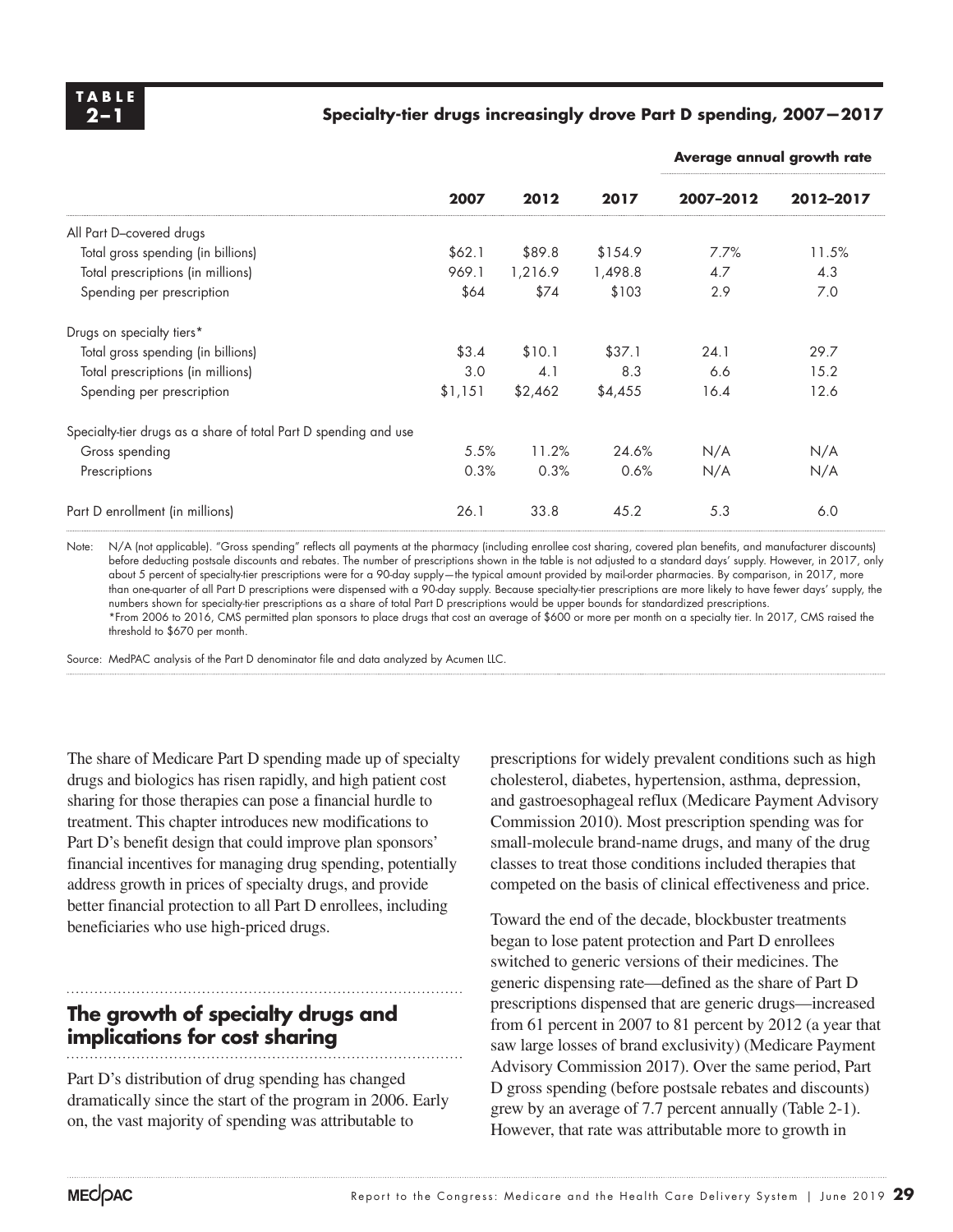the number of prescriptions filled (4.7 percent per year) commensurate with enrollment growth (an average of 5.3 percent per year) than to increases in prices and spending per prescription (2.9 percent annually). Spending would likely have grown much more rapidly without enrollees' move toward generics.

As revenues for small-molecule brand-name drugs fell, manufacturers turned to developing orphan drugs, biologics, and other specialty drugs that treat smaller patient populations for conditions such as rheumatoid arthritis (RA), hepatitis C, and cancer. Those medicines are often self-injectable, but some are oral tablets or inhalable medicines.<sup>1</sup> Dispensing specialty drugs can sometimes raise challenging logistical issues (such as the need to ship them at a consistent low temperature), and patients may require closer clinical management. Specialty drugs are often launched at very high prices, with annual costs per person sometimes reaching tens of thousands of dollars or more.

Under CMS's current guidance, plan sponsors may place drugs that cost \$670 per month or more on a specialty tier. $^2$  Most Part D plans have a specialty tier, but not all plans place every high-cost drug on a specialty tier. Since the start of Part D, spending for drugs on specialty tiers has grown more than 10-fold—from \$3.4 billion in 2007 to \$37.1 billion in 2017 (Table 2-1, p. 29). Between 2007 and 2012, specialty-tier spending grew by an annual average of 24.1 percent, but grew even faster (29.7 percent annually, on average) after the 2012 patent cliff (expirations of patents and periods of exclusivity) of small-molecule brand-name drugs. In 2017, only 0.6 percent of Part D prescriptions were for specialty-tier drugs, but the average price per prescription was \$4,455 at the pharmacy (before postsale rebates from manufacturers and discounts). Spending for specialty-tier prescriptions made up nearly a quarter of gross Part D spending by 2017 (Table 2-1) and was likely an even larger share after taking rebates into account.<sup>3</sup> Analysts expect that share to grow further. According to IQVIA, between 2019 and 2023, nearly two-thirds of newly launched medicines will be specialty drugs, and oncology drugs will account for 30 percent (IQVIA Institute for Human Data Science 2019).<sup>4</sup>

#### **Cost-sharing requirements for specialty-tier drugs**

In 2017, specialty-tier drugs that accounted for large proportions of Part D spending included treatments for multiple myeloma, hepatitis C, rheumatoid arthritis, multiple sclerosis (MS), breast cancer, lymphoma, prostate cancer, and HIV (Table 2-2). Among the top 20 drugs often found on specialty tiers with the largest aggregate amounts of gross Part D spending, CMS calculates that the average price at the pharmacy per prescription ranged between \$1,458 (Sensipar<sup>®</sup>) and \$31,208 (Harvoni<sup>®</sup>).<sup>5</sup> However, other specialty drugs have costs per prescription that are higher. For example, in 2017, Part D gross spending averaged over \$77,000 per prescription for Lemtrada®, a treatment for relapsing MS in patients who have had inadequate response to other drugs (data not shown) (Centers for Medicare & Medicaid Services 2017a). The numbers of drugs with very high prices has grown to such an extent that in 2017, more than 370,000 enrollees filled a prescription for which a single prescription would have been sufficient to reach Part D's out-of-pocket (OOP) threshold, up from 33,000 in 2010 (Medicare Payment Advisory Commission 2019b).

Enrollees who take specialty-tier drugs and receive Part D's low-income subsidy (LIS) do not face large financial hurdles associated with cost sharing. Most LIS enrollees pay nominal copayments (between \$0 and \$8.50 per prescription) rather than their plan's cost-sharing amounts. However, taxpayers bear much of the costs of treatment through Part D's overall premium subsidy and low-income cost-sharing subsidy. Under the latter, Medicare pays plan sponsors the difference between plans' cost-sharing requirements and copayments set for LIS enrollees by law.

For an individual enrollee who does not receive the LIS and uses a specialty-tier drug, Part D's cost-sharing requirements vary during the year depending on the benefit phase she or he has reached. In the initial coverage phase, plans charge coinsurance of 25 percent to 33 percent for drugs on specialty tiers.<sup>6</sup> Above the initial coverage limit, enrollees pay 25 percent of prescription costs for brand-name drugs in the coverage gap until they reach the OOP threshold.<sup>7</sup> Above that threshold, enrollees typically pay 5 percent with no maximum OOP limit. Enrollees may not request a tiering exception for specialtytier drugs.<sup>8</sup> Under law, Medigap policies may not cover Part D cost sharing, but they do cover cost sharing for Part B drugs. Medicare beneficiaries are not permitted to use manufacturers' copay coupons for either Part B or Part D drugs, but beneficiaries can apply to bona fide independent charity patient assistance programs (PAPs) for help with cost sharing.<sup>9</sup>

As an example, consider a beneficiary who lives in ZIP code 24901 (Greenbrier County, WV), does not receive the LIS, uses a Humira pen® to treat RA, and is enrolled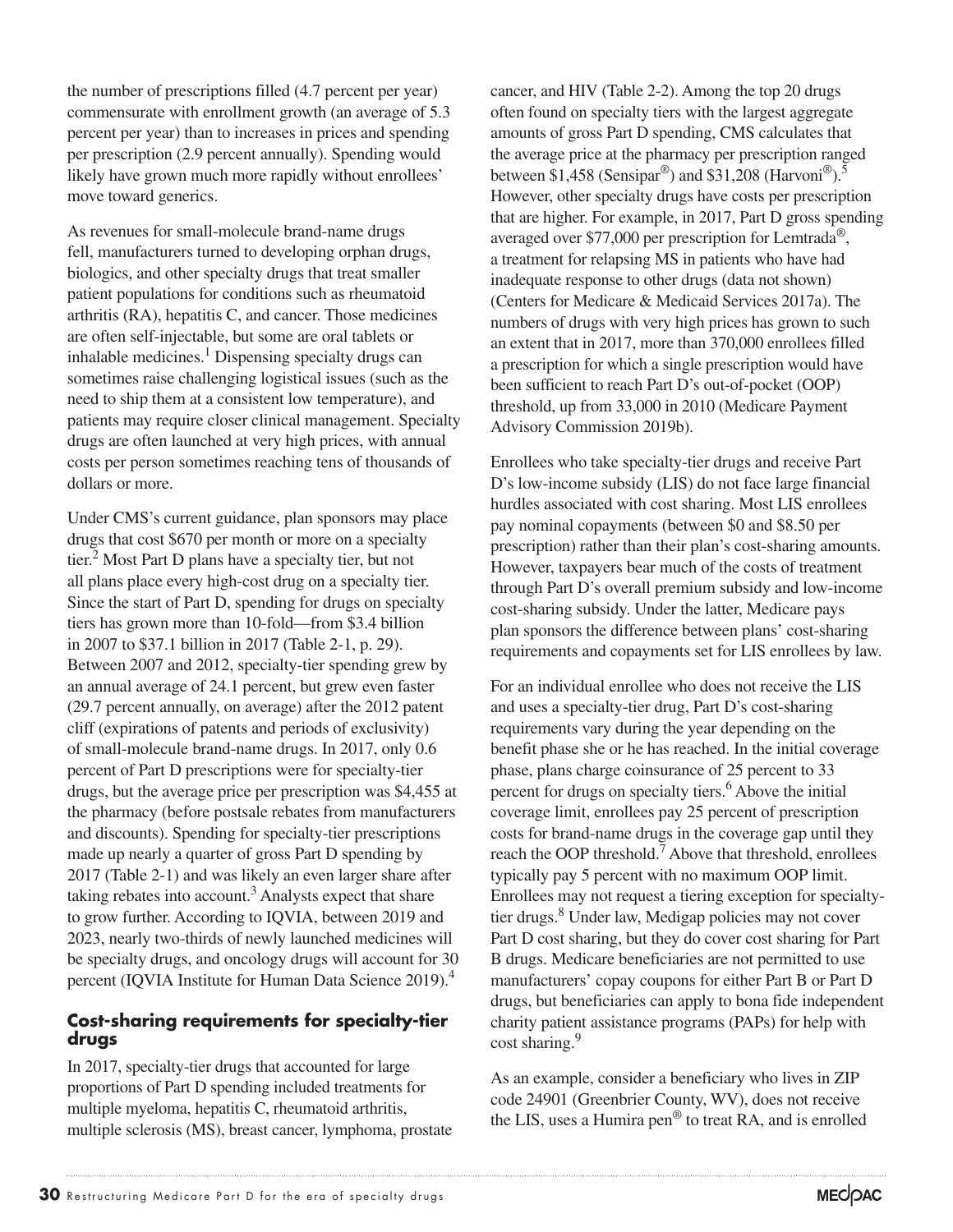#### **2–2 Top 20 drugs often found on specialty tiers, ranked by gross Part D spending, 2017**

| <b>Brand name</b>              | <b>Examples of approved indications</b>                                              | Total gross<br>spending<br>(in billions) | Total<br>prescriptions<br>(in thousands) | <b>Average</b><br>gross<br>spending<br>per<br>prescription | Part D<br>enrollees<br>with<br>prescriptions |
|--------------------------------|--------------------------------------------------------------------------------------|------------------------------------------|------------------------------------------|------------------------------------------------------------|----------------------------------------------|
| Revlimid®                      | Multiple myeloma                                                                     | \$3.3                                    | 260                                      | \$12,756                                                   | 37,459                                       |
| Harvoni <sup>®</sup>           | Hepatitis C virus                                                                    | 2.6                                      | 82                                       | 31,208                                                     | 32,397                                       |
| Humira pen <sup>®</sup>        | Rheumatoid arthritis, Crohn's disease,<br>plaque psoriasis                           | 2.0                                      | 371                                      | 5,436                                                      | 51,835                                       |
| $\text{Copaxone}^{\circledR}$  | Multiple sclerosis                                                                   | 1.5                                      | 232                                      | 6.464                                                      | 26,171                                       |
| Sensipar <sup>®*</sup>         | Secondary hyperparathyroidism in patients<br>with chronic kidney disease on dialysis | 1.4                                      | 985                                      | 1,458                                                      | 154,448                                      |
| lbrance <sup>®</sup>           | <b>Breast cancer</b>                                                                 | 1.4                                      | 126                                      | 11,141                                                     | 20,441                                       |
| Imbruvica <sup>®</sup>         | Lymphoma, chronic lymphocytic leukemia                                               | 1.4                                      | 131                                      | 10,432                                                     | 18,744                                       |
| Enbrel Sureclick®              | Rheumatoid arthritis, plaque psoriasis                                               | 1.2                                      | 225                                      | 5,153                                                      | 32,005                                       |
| Tecfidera®                     | Multiple sclerosis                                                                   | 1.0                                      | 128                                      | 7,990                                                      | 17,055                                       |
| Epclusa <sup>®</sup>           | Hepatitis C virus                                                                    | 0.9                                      | 38                                       | 25,011                                                     | 14,073                                       |
| $Z$ ytiga®                     | Prostate cancer                                                                      | 0.9                                      | 94                                       | 9,369                                                      | 17,303                                       |
| $X$ tandi $^{\circledR}$       | Prostate cancer                                                                      | 0.9                                      | 86                                       | 9,971                                                      | 15,825                                       |
| Jakafi®                        | Myelofibrosis                                                                        | 0.7                                      | 63                                       | 11,474                                                     | 7,888                                        |
| Genvoya®                       | Human immunodeficiency virus                                                         | 0.7                                      | 238                                      | 2.900                                                      | 28,632                                       |
| Triumeq <sup>®</sup>           | Human immunodeficiency virus                                                         | 0.7                                      | 240                                      | 2.710                                                      | 27,561                                       |
| Pomalyst®                      | Multiple myeloma                                                                     | 0.6                                      | 44                                       | 14,553                                                     | 7,704                                        |
| Letairis <sup>®</sup>          | Pulmonary arterial hypertension                                                      | 0.6                                      | 67                                       | 9,411                                                      | 7,741                                        |
| Imatinib mesylate <sup>®</sup> | Chronic myeloid leukemia                                                             | 0.6                                      | 79                                       | 7,221                                                      | 10,720                                       |
| Humira <sup>®</sup>            | Rheumatoid arthritis, Crohn's disease,<br>plaque psoriasis                           | 0.5                                      | 99                                       | 5,494                                                      | 14,967                                       |
| $Ofev^{\circledR}$             | Idiopathic pulmonary fibrosis                                                        | 0.5                                      | 56                                       | 8,798                                                      | 8,645                                        |

Note: Total gross spending equals prescription amounts paid at the pharmacy before postsale rebates and discounts. \*Coverage of Sensipar for patients on dialysis was moved to Part B as of 2018.

Source: Identification of drugs on specialty tiers provided by Acumen LLC. Spending, claims, and numbers of beneficiaries from CMS, 2017 (Centers for Medicare & Medicaid Services 2017a).

in the stand-alone prescription drug plan that has the lowest combination of OOP costs and premiums.<sup>10</sup> The total current price at the pharmacy for her Humira pens is \$5,464 per month based on a full year of use (\$65,571 annually).11 In January, the price of her prescription put her past the initial coverage phase and into the coverage gap, with total cost sharing of \$1,672 for that month. Her February prescription took her completely through the coverage gap, into the catastrophic phase, and she paid a total of \$781. In March, she paid \$273 (5 percent coinsurance), and she will continue to do so each of the remaining months of 2019, for annual total cost sharing of

about \$5,183 (averaging about 8 percent of total spending for her Humira treatment). That amount does not include premiums or cost sharing for other medications. About half of this patient's cost sharing for Humira pens will occur in the catastrophic phase of the Part D benefit.

In 2019, enrollees can expect to pay less in cost sharing in the coverage gap than they did a few years earlier. However, because of price increases for specialty drugs, beneficiaries often pay more in the catastrophic phase. Before 2019, cost sharing for brand-name drugs in the coverage-gap phase was higher than 25 percent, and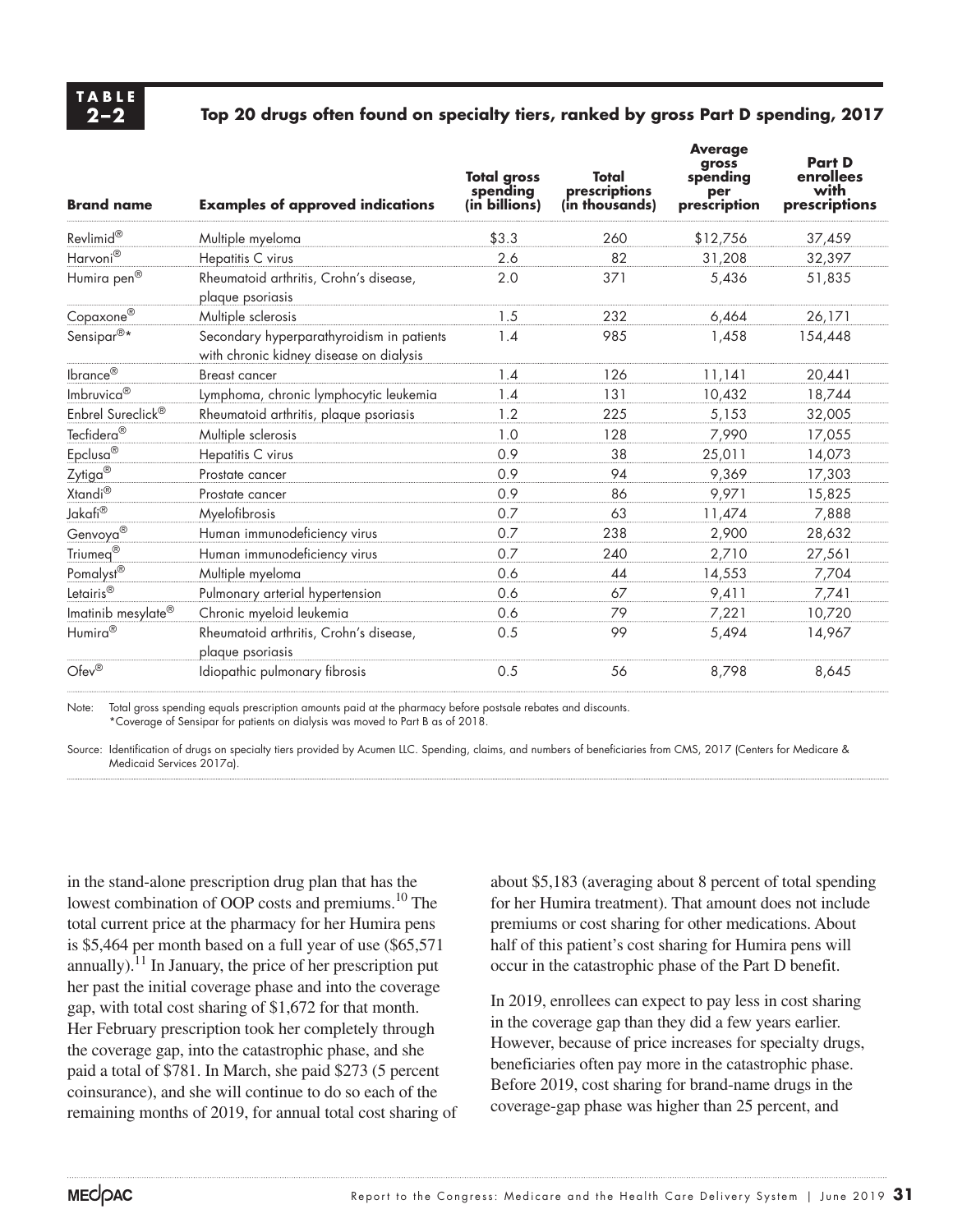OOP costs varied more from month to month than they do currently. Between 2016 and 2019, under the coverage-gap phase's scheduled phase-out, cost sharing for brand-name drugs decreased from 45 percent to 25 percent. However, even though the coinsurance rate is lower in the catastrophic phase than in the coverage gap, prices for specialty drugs have increased and beneficiary cost sharing is open ended. One recent study found that, between 2016 and 2019, for non-LIS enrollees who used selected specialty drugs (including Humira, Copaxone<sup>®</sup>, Revlimid $\overline{\text{}}^{\textcircled{6}}$ , and others), OOP costs rose even as the coverage gap was closing (Cubanski et al. 2019).<sup>12</sup>

#### **Evidence on cost-related nonadherence for specialty drugs**

To get a sense of how cost sharing may affect beneficiary adherence to specialty medications, we surveyed some of the literature on cost-related nonadherence in Part D. Few studies look specifically at adherence to specialty drugs, and even fewer of those focus on the Medicare population. The evidence suggests an association between higher cost sharing and patients not initiating therapy or abandoning prescriptions at the pharmacy. Yet factors beyond cost sharing also affect adherence behavior.

Most research on the effects of cost sharing has evaluated changes in behavior after the introduction of Part D coverage or as beneficiaries reach the coverage gap. Researchers who examined the start of Part D generally found that, as beneficiaries gained coverage, most reported lower OOP spending, modestly higher prescription use, and less cost-related nonadherence (Diebold 2018, Madden et al. 2009, Safran et al. 2010, Schneeweiss et al. 2009). A published literature review found that Part D's implementation was associated with greater use of both underused essential medicines and overused or inappropriate drugs (Polinski et al. 2011).

Subsequent studies examined the effects of the coverage gap on enrollees' medication adherence, focusing on patients with prevalent conditions such as chronic obstructive pulmonary disease, diabetes, heart failure, and hypertension (Fung et al. 2010, Yu et al. 2016, Zhang et al. 2013). That research often compared enrollees who had no cost-sharing subsidies with enrollees who had more generous benefits (e.g., LIS enrollees or enrollees in employer group plans).<sup>13</sup> Most of the research found that higher cost sharing in the gap decreased rates of medication adherence, primarily for brand-name drugs. Still, researchers also found that some LIS enrollees

remained nonadherent despite low cost sharing and lack of a coverage gap (Wei et al. 2013). This finding suggests that factors in addition to cost affect adherence.

After 2010, changes in law led to a phase-out of the coverage gap by (1) requiring manufacturers of brandname drugs to provide a 50 percent price discount in the gap (increased to 70 percent as of 2019); (2) gradually lowering cost sharing to 25 percent in the gap (consistent with the initial coverage phase); and (3) restraining annual increases in the OOP threshold. Those changes reduced average OOP costs from \$4,465 in 2010 to \$3,004 in 2011 among non-LIS enrollees with spending high enough to reach the catastrophic phase (Cubanski et al. 2017).

One study focused on the behavioral effects of reductions in gap-phase cost sharing. That research examined elderly enrollees in stand-alone drug plans and used a differencein-difference approach to compare non-LIS and LIS cancer patients (Jung et al. 2017). Over the 2009 to 2013 period, the authors found that implementation of the manufacturer discount reduced average OOP costs for specialty cancer drugs by 19 percent for non-LIS patients, but did not increase either their likelihood of using the drugs or the number of prescriptions filled. The authors noted that cancer patients may simply not be responsive to cost sharing, or the discount may not have affected their use because the discounts took place after enrollees had already committed to treatment (as evidenced by their reaching the coverage-gap phase of the benefit).

In a 2017 study funded by Pharmaceutical Research and Manufacturers of America, researchers suggested that high and variable OOP costs in Part D put patients who use specialty drugs at risk of poor clinical outcomes due to lower likelihood of initiating treatment and higher risk of gaps in therapy or discontinuation (Doshi et al.  $2017$ ).<sup>14</sup> While that hypothesis is plausible, only a limited number of studies have examined how cost sharing affects Medicare beneficiaries' adherence to specialty drugs.

A literature review published in 2016 reviewed 19 studies of cost sharing for patients with cancer, RA, or MS (Doshi et al. 2016c). Most of the studies were from 2009 or earlier, and only two included Part D enrollees. Of those two, one study found that Part D enrollees with cancer paid significantly more OOP than privately insured patients, and individuals with higher cost sharing were more likely to abandon prescriptions that were for oral cancer drugs. Nevertheless, the variable indicating Medicare coverage was not a significant predictor of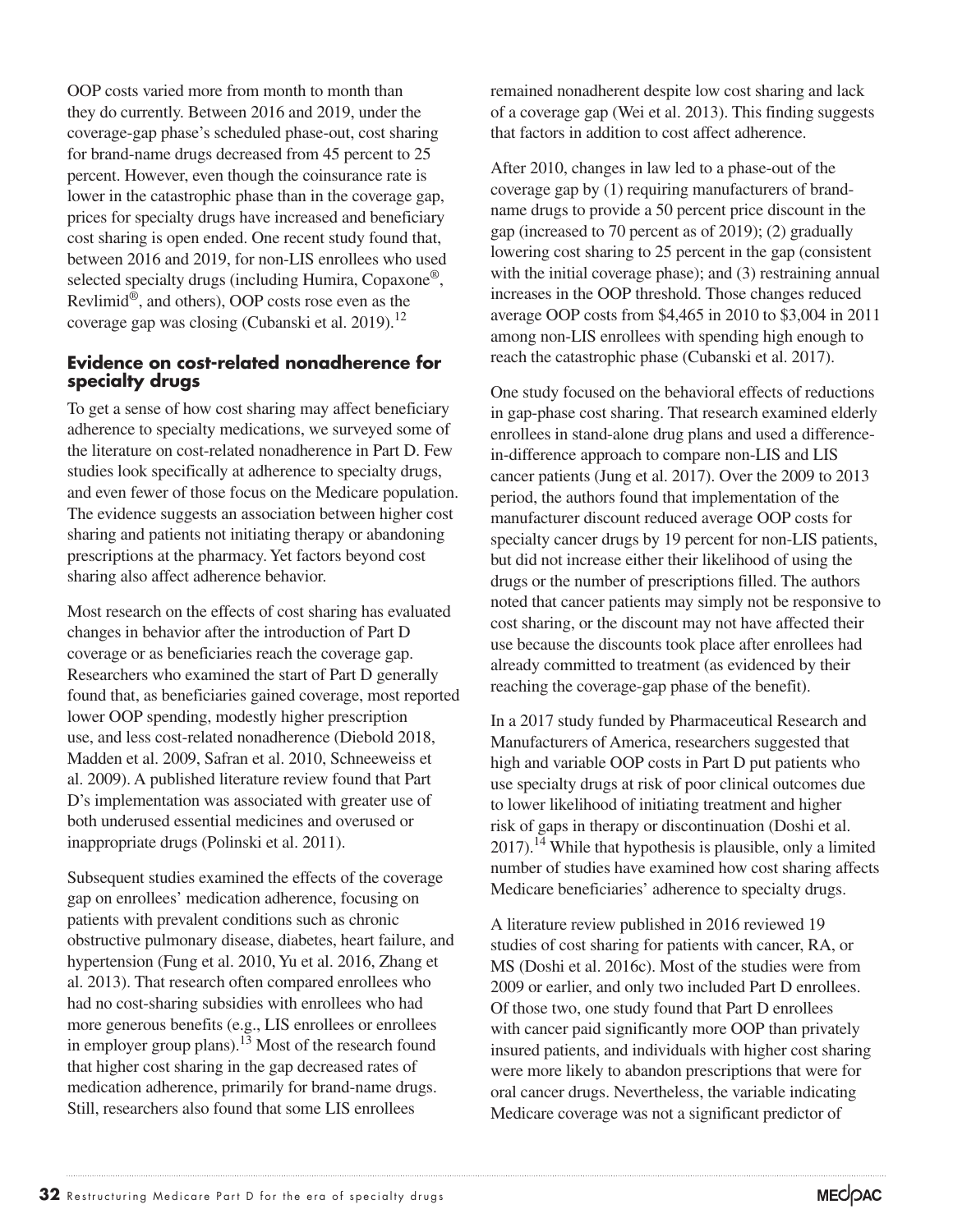abandonment (Streeter et al. 2011). The same study estimated that patients with OOP costs of \$500 or more per prescription had four times the odds of abandoning their prescription at the pharmacy, compared with patients whose cost sharing was \$100 or less. The second study looked at elderly non-LIS Part D enrollees in 2008. Among patients taking higher priced oncology agents, researchers found higher odds of delaying or discontinuing treatment associated with higher OOP costs. However, a puzzling result was that among patients taking lower priced oral cancer drugs, the odds of discontinuation or delay decreased as OOP costs increased (Kaisaeng et al. 2014).

Among all the studies surveyed, Doshi and colleagues' 2016 literature review found wide variation in the estimated effects of cost sharing for specialty drugs and treatment initiation (Doshi et al. 2016c). Initiation of cancer treatment was reported to be largely insensitive to cost sharing. Evidence on the relationship between adherence and cost sharing was mixed and was sensitive to condition, type of adherence measure, and cost-sharing amount. Six of seven studies found a statistically significant relationship between cost sharing and discontinuation of treatment, but only studies of RA patients had consistent results, and the magnitude of effects was small. Authors of the literature review concluded that there was a stronger association between higher cost sharing and not initiating specialty drugs or abandoning a prescription at the pharmacy but less association with or no relationship to patients' adherence.

In subsequent years, three other observational studies found associations between high cost sharing and lower use of specialty drugs. One compared RA patients with and without the LIS who had used a Part D biologic treatment in the year before the study year (Doshi et al. 2016a). Non-LIS enrollees paid an average of nearly \$500 for a 30-day supply, compared with \$5 for LIS enrollees. The authors found that non-LIS enrollees were less likely to use a biologic in the study year, were more likely to fill a prescription for a Part B biologic for RA, and, when they used a Part D agent, had higher odds of a gap in treatment. In a study of Part D enrollees newly diagnosed with chronic myeloid leukemia in the 2011 to 2013 period, authors found that non-LIS enrollees faced average cost sharing of \$2,600 for an initial prescription of a tyrosine kinase inhibitor (TKI) (Doshi et al. 2016b). Compared with LIS enrollees, non-LIS patients were significantly less likely to initiate TKI therapy and, when they did so, took twice as long to fill their first

prescription.15 A third study using data from 2014 and 2015 included both Medicare and commercially insured cancer patients (Doshi et al. 2018a). It found higher rates of abandonment or delay of an initial oral cancer drug associated with higher OOP costs, but those rates were higher for commercially insured patients than for Medicare beneficiaries.

# **Cost sharing and the "gross-to-net bubble"**

Since the start of Part D, prices at the pharmacy for brandname drugs have grown rapidly, but postsale rebates and fees paid to plan sponsors and their pharmacy benefit managers (PBMs) by drug manufacturers have grown even faster. Between 2007 and 2017, gross spending for brandname drugs grew by an annual average of 10 percent, while postsale rebates and fees grew by 19 percent annually. Consequently, the gap between brand prices charged at the point of sale (POS) and prices net of rebates and fees has widened. This expansion has been called the "gross-to-net bubble" (Fein 2019).

With such high prices for specialty drugs, paying 25 percent to 33 percent coinsurance can pose a financial hurdle for treatment. In addition, because patients pay coinsurance on pre-rebate prices, enrollees who fill prescriptions for rebated drugs pay more (and potentially far more) than 25 percent of their Part D plan's net price for certain classes of specialty drugs.

Plan sponsors do not receive manufacturer rebates for all brand-name drugs. Their ability to negotiate for rebates depends on whether a drug has competing therapies, as well as how well the sponsor can deliver a market-share goal to the manufacturer through its formulary and number of enrollees. One recent Milliman analysis of 2016 data provided by a group of Part D plan sponsors found that only 36 percent of brand-name drugs had more than nominal manufacturer rebates (i.e., greater than 1 percent of POS prices) (Johnson et al. 2018). As a share of POS prices, average rebates were largest in drug classes in which brand-name drugs competed directly with one another (39 percent) or when the brand faced competition from three or more manufacturers of a generic substitute (34 percent).

Because there is variation in the degree of competition that specialty drugs face, there is also variation in the proportionate size of their rebates. According to the Milliman study, the group of plan sponsors that provided data negotiated rebates that averaged about 27 percent for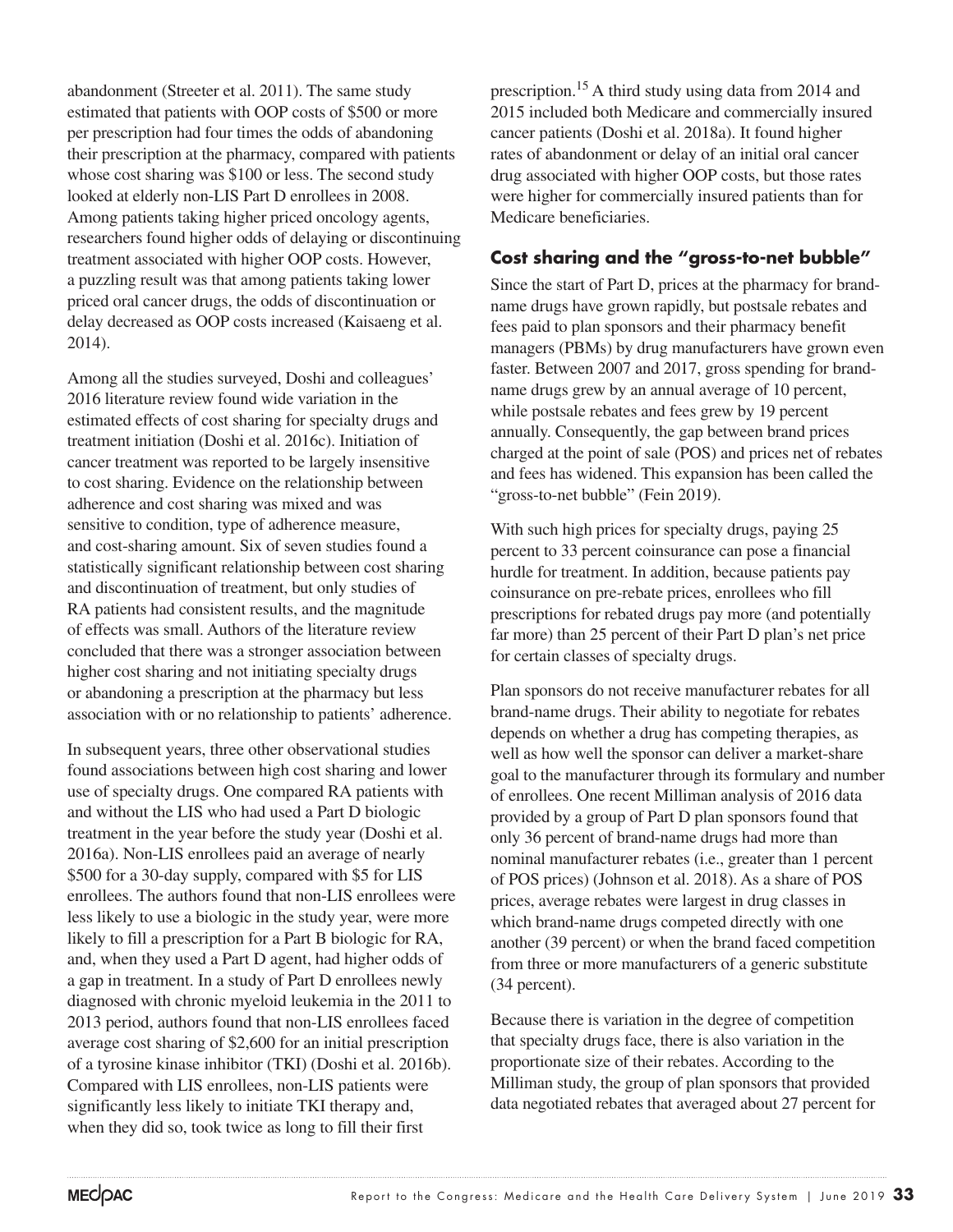specialty drugs. However, in 2016, hepatitis C drugs which began to face significant price competition after the entry of new agents—may have significantly influenced that average. The Congressional Budget Office estimates that in 2015, manufacturers' rebates for specialty drugs averaged 10.5 percent across all plan sponsors compared with 28.4 percent for nonspecialty brand-name drugs (Anderson-Cook et al. 2019). Rebates are less easily obtained and smaller, on average, for brand-name drugs in protected classes such as oncology and antiretroviral agents.16 In the Milliman study, out of 124 brand-name drugs in protected classes, only 16 received rebates, and among those drugs, rebates averaged 14 percent of POS prices (Johnson et al. 2018).

# **Addressing the financial burden of high prices through a narrow focus on beneficiary cost sharing**

Part D plan sponsors use formularies with tiered cost sharing to give enrollees incentive to use lower cost generics and preferred brand-name drugs. This tiered cost sharing has been key to plans' success at reaching high rates of generic dispensing. However, Part D enrollees who use specialty-tier drugs sometimes do not have lower cost alternatives that are as effective.

Certain approaches to benefit design for high-priced drugs focus narrowly on beneficiary cost sharing. For example, federal policymakers are considering options that would require Part D plan sponsors to pass manufacturer rebates through to the price of enrollees' prescriptions at the pharmacy. Similarly, some employers place a dollar limit on what their employees must pay for each prescription. Both of those approaches reduce financial hurdles that cost sharing can pose to certain patients, but neither would necessarily address growth in drug prices. Also, in the context of Medicare Part D, the two approaches may have additional effects that run counter to other policy goals for the program.

#### **Applying manufacturer rebates at the point of sale**

Most Part D plan sponsors use manufacturer rebates to lower plan premiums, in part because beneficiaries evaluate premiums closely when comparing plan options, and premiums are the basis on which plans qualify as LIS

benchmark plans. There may also be practical reasons for doing so. For example, most manufacturer rebates and discounts are determined retroactively, and the exact amounts are not known at the time of sale.

Using rebates to reduce plan premiums lowers Medicare program spending because Medicare subsidies pay for a large portion of plan premiums for all enrollees. However, because POS prices are not discounted, coinsurance amounts paid by beneficiaries who use drugs with rebates are effectively higher. As a result, a larger proportion of enrollees reaches Part D's OOP threshold—the point at which Medicare's reinsurance pays for 80 percent of benefits. The approach also increases costs for Medicare through higher low-income cost-sharing subsidies. Medicare pays for most of the cost sharing on behalf of LIS enrollees. When plans set cost sharing as a percentage of POS prices, Medicare's low-income cost-sharing subsidy is higher than it would be on a net-of-rebate basis.

In recent years, plan sponsors have negotiated additional "price-protection" provisions. Under these agreements, if a drug's list price increases above a specified threshold, the manufacturer rebates any incremental increase above the threshold to the plan sponsor. Sponsors negotiate ceiling prices because manufacturers' midyear price increases may result in benefit costs that are higher than they expected. While price-protection rebates give more predictability to plan sponsors, enrollees who pay coinsurance are not protected from price increases. Similarly, to the extent that Medicare pays coinsurance on behalf of LIS enrollees, Part D's low-income cost-sharing subsidy does not benefit from price-protection rebates.

A policy that requires plan sponsors to share at least a portion of manufacturer rebates with enrollees who use drugs with rebates could help lower costs for those beneficiaries. However, a sizable proportion of specialty drugs have few or no direct competitors in their therapeutic class, and thus their manufacturers do not provide rebates (Johnson et al. 2018). While the Food and Drug Administration (FDA) has recently approved larger numbers of biosimilar products, a number of competitive tactics have postponed their market entry. Those tactics include patent litigation, extensions of exclusivity periods through approvals of new orphan indications for originator biologics, PBM agreements with manufacturers of originator biologics in which rebates are conditional on excluding biosimilars from the formulary, and pay-for-delay agreements (Mattina 2019). Patients who fill prescriptions for drugs whose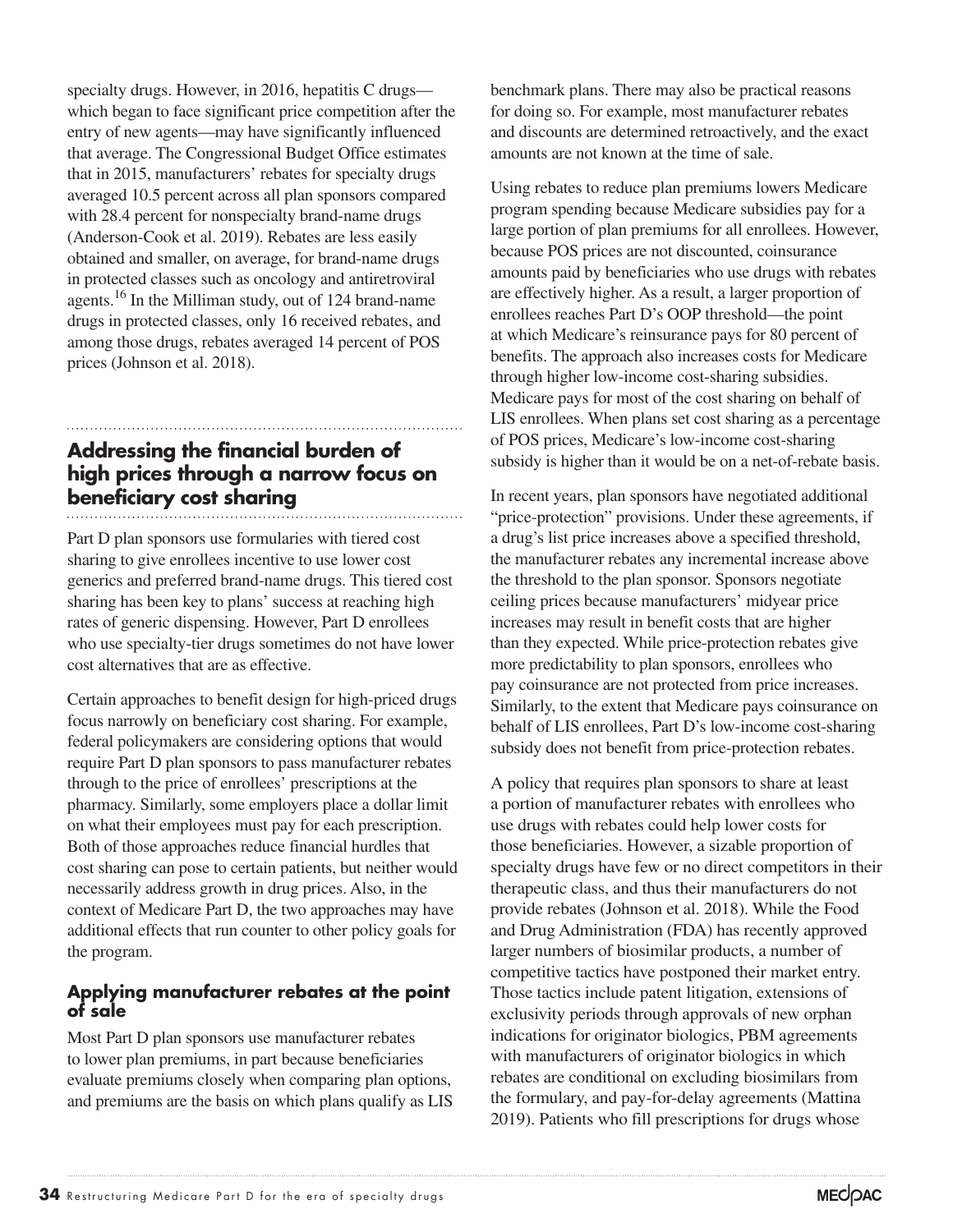manufacturers do not offer rebates would not find costsharing relief from POS rebates.

Plan sponsors and their PBMs would need to resolve logistical issues before operationalizing POS rebates. For example, the amount of rebate payment may be determined retroactively based on market shares achieved or the magnitude of price increases. However, plan sponsors are already required to use estimated rebates and discounts in the Part D bids they submit to CMS. Plan sponsors would likely need to rely on chargebacks or similar arrangements to ensure the rebate amount is reflected in the beneficiary's cost sharing amount at the pharmacy.<sup>17</sup> Plan sponsors (and their PBMs) and manufacturers may be concerned about the risk of revealing rebate amounts to competitors. Nevertheless, it may be possible to share postsale rebates and discounts with beneficiaries at the POS without disclosing the exact amounts negotiated for individual products by using, for example, average amounts across rebated drugs or by therapeutic class.

Logistical issues are not likely to be the primary obstacle for Part D sponsors; some commercial insurers (that also sponsor Part D plans) today offer plans that use manufacturer rebates to lower members' cost sharing at the POS (Business Wire 2018, Japsen 2018, Tracer 2018). However, Part D is structured differently from most commercial plans. Unlike employer-sponsored coverage provided by a single plan sponsor, Part D enrollees have the opportunity to switch plans annually. As a result, beneficiaries who use high-cost, high-rebate drugs could seek out plans that negotiate the best discounts. Thus, applying discounts to POS prices and having those prices visible on Medicare's Plan Finder may result in adverse selection for the plan, and plan sponsors may not have strong incentives to drive a hard bargain with manufacturers for individualized discounts.

In the past, the Commission has described how Part D's benefit structure, including its coverage gap and costbased reinsurance subsidies, combined with its focus on premium competition can affect plan sponsors' formulary incentives (Medicare Payment Advisory Commission 2017). A policy of requiring rebates to be passed through at the POS could give plan sponsors better incentives to put products with lower net prices on their formularies. Additionally, POS rebates could limit plan sponsors' ability to financially benefit from rebates on prescriptions filled by LIS enrollees in the coverage gap. Currently,

plans may use those rebates to offset the benefit spending of all plan enrollees. Under a POS rebate approach, Medicare's low-income cost-sharing subsidies would instead be lower.

Nevertheless, requiring POS rebates raises several concerns. A policy that applies rebates to lower prices at the POS would decrease cost-sharing liability for some enrollees (i.e., those who use medications with rebates or discounts). However, the policy would not help beneficiaries who take expensive drugs with no postsale rebates or discounts.

By requiring rebates to be used to lower POS prices, the policy would increase overall Medicare program spending. Because plans' benefit costs and premiums would be higher, Medicare's payments to plans that subsidize all Part D enrollees (the direct subsidy) and LIS enrollees (the low-income premium subsidy) would increase. It is likely that only a minority of beneficiaries would have reductions in cost sharing that exceed their premium increase.

At the same time, however, fewer enrollees would reach the catastrophic phase, thereby reducing Part D's reinsurance payments. Lower POS prices would also reduce Medicare's low-income cost-sharing subsidy payments. On net, however, in the absence of restructuring of the Part D benefit, Medicare program spending would likely increase even if plan sponsors and their PBMs were able to obtain the same level of rebates as under current law. Another concern may be that participants in the drug supply chain would move away from negotiating rebates to negotiating fees or other price concessions that would be exempt from a POS rebate policy.

#### **Applying an OOP limit to each specialty-tier prescription**

A second approach to addressing high-cost drugs would require that cost sharing for specialty-tier drugs not exceed a per prescription maximum amount. In a recent survey of employers who offer prescription drug benefits, 18 percent charged their employees coinsurance up to a capped dollar amount, with an average of \$164 as the maximum per prescription (Pharmacy Benefit Management Institute 2019). States such as Delaware, Louisiana, and Maryland also enacted laws that cap specialty-drug cost sharing at \$150 for a 30-day supply (McCarty and Cusano 2014).

Policymakers could establish a maximum dollar limit per prescription within Medicare Part D. For example, the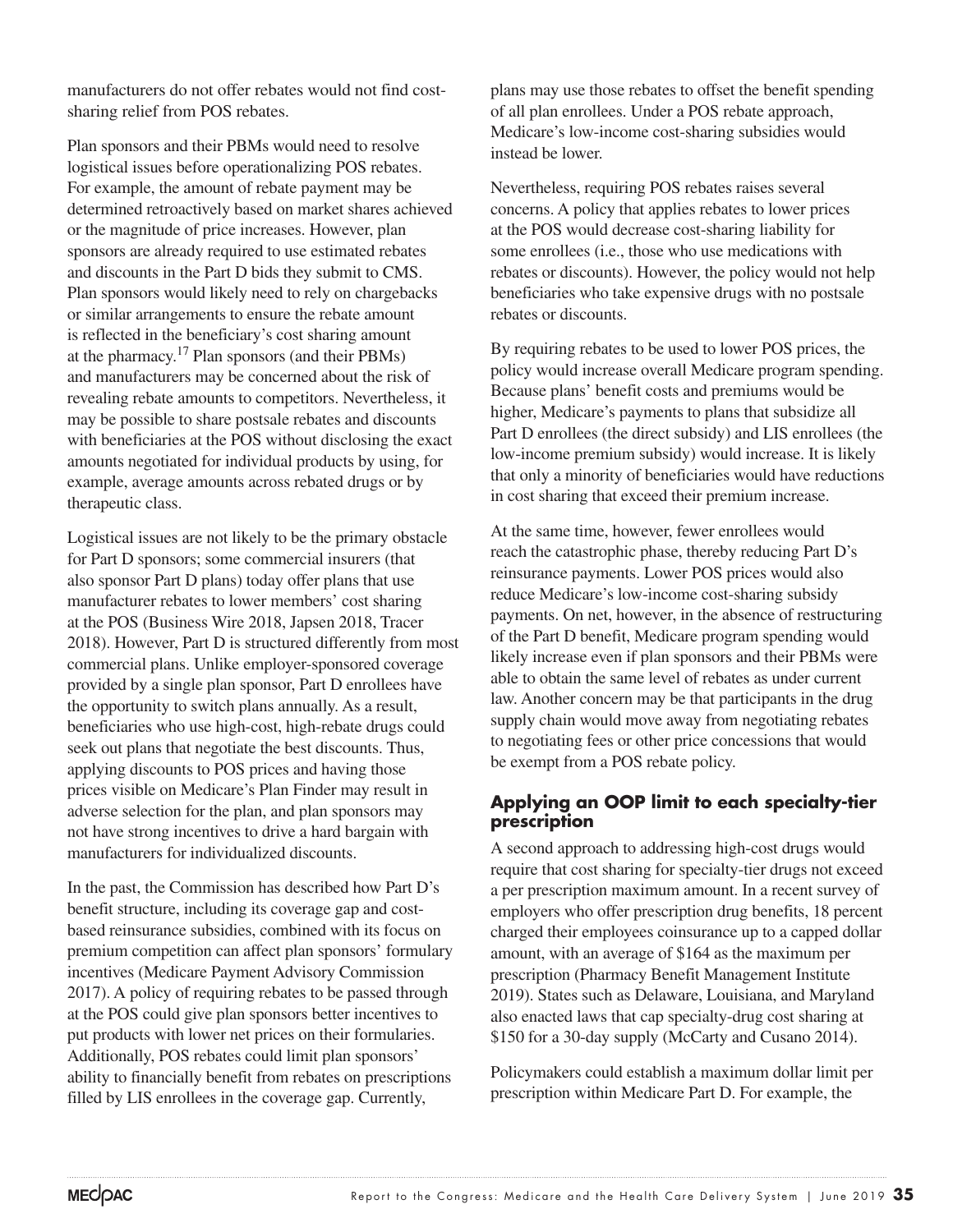amount of cost sharing for a drug placed on a specialty tier that requires 33 percent coinsurance would be the lower of the maximum dollar limit or 33 percent of the drug's price at the pharmacy. The maximum dollar amount could be indexed in the same way that other Part D benefit parameters are indexed (i.e., to the annual change in average drug expenses under Part D) or use a different index (e.g., the consumer price index), and it could be adjusted for the prescription's days supplied (e.g., 3 times the limit for a 90-day supply through mail order or specialty pharmacy).

In 2017, 0.4 million non-LIS enrollees (1.4 percent of all non-LIS enrollees) filled one or more prescriptions for drugs on their plans' specialty tiers, and the cost of those prescriptions (at POS prices) was \$23.6 billion.<sup>18</sup> The amount of associated cost sharing totaled about \$1.6 billion, an average coinsurance rate of 7 percent. Because specialty drugs have very high prices, over twothirds of non-LIS enrollees' specialty-tier drug spending occurred after they had already reached the catastrophic phase of the benefit. In a simplified example based on 2017 Part D claims, capping non-LIS enrollees' cost sharing at \$200 per specialty-tier prescription would have reduced their average effective coinsurance rate from 7 percent to about 2 percent. Under current law, Part D benefit costs are paid with a combination of Medicare subsidies and enrollee premiums. Because a cap on cost sharing would have increased benefit costs, Medicare would have subsidized nearly three-quarters of the higher amount, with the remainder paid by all Part D enrollees through higher premiums. As an alternative to increasing premiums, CMS could require plan sponsors to adjust their cost sharing—for example, through higher deductibles, copayments, and coinsurance rates on nonspecialty tiers—in ways that achieve actuarial equivalence to the defined standard benefit value. Both approaches would result in enrollees who do not use specialty-tier drugs paying for more of their Part D benefit than they do today.

Capping the amount of cost sharing per prescription would smooth beneficiary cost sharing during the year, provide more generous coverage, and improve the affordability of specialty-tier drugs for patients whose conditions require specialty products. For conditions for which the only lower cost alternative therapies are less effective, coinsurance of 25 percent to 33 percent may pose financial hurdles to appropriate treatment. A per prescription cap might encourage more initiation of therapy or fewer instances of abandoning a prescription. The policy would also protect

specialty-drug users from the cost-sharing implications of price increases.

While lower cost sharing may encourage use of appropriate treatments, it may also encourage greater use of drugs that may not be clinically appropriate or effective. The Commission has noted that polypharmacy (the use of multiple drugs simultaneously) is already a concern for the Medicare population (Medicare Payment Advisory Commission 2015). Manufacturers increasingly emphasize specialty drugs in their development pipelines, and as those medicines enter the market, we can expect greater use of them. Higher demand for specialty medications would increase premiums for all enrollees and Medicare program costs.

A limit on per prescription cost sharing may also have implications for manufacturers' pricing behavior. With the patients' cost sharing capped, manufacturers might have greater ability to increase list prices because patients would be insulated from such increases and price increases would be less visible. Unlike employers and other payers of commercial health plans, Part D plan sponsors do not bear insurance risk for large portions of the benefit, particularly in the coverage gap and catastrophic phase. These gaps in benefit liability may reduce plans' incentives to negotiate for rebates as hard as they might otherwise. Moreover, when two or more competing specialty drugs are available within a drug class, a per prescription cap could limit plans' ability to encourage one preferred therapy over another, which would reduce their leverage in negotiating rebates. In turn, drug manufacturers might be able to raise prices of specialty drugs further or to launch new specialty drugs at even higher prices.

## **The need for a broader approach**

The Commission has previously examined the potential use of POS rebates in Part D. We noted that while we share concern for enrollees who pay coinsurance on high-priced specialty drugs, shifting rebates to the POS would increase enrollee premiums and Medicare program spending. Further, the policy would not help beneficiaries who take expensive drugs that have no rebates (Medicare Payment Advisory Commission 2018). Under proposed revisions to the federal anti-kickback statute, we noted that limiting how Part D plan sponsors may use rebates could lead to uncertain and potentially undesirable outcomes, and thus the Commission has substantial concerns about those proposed changes (Medicare Payment Advisory Commission 2019a). Likewise, at our public meetings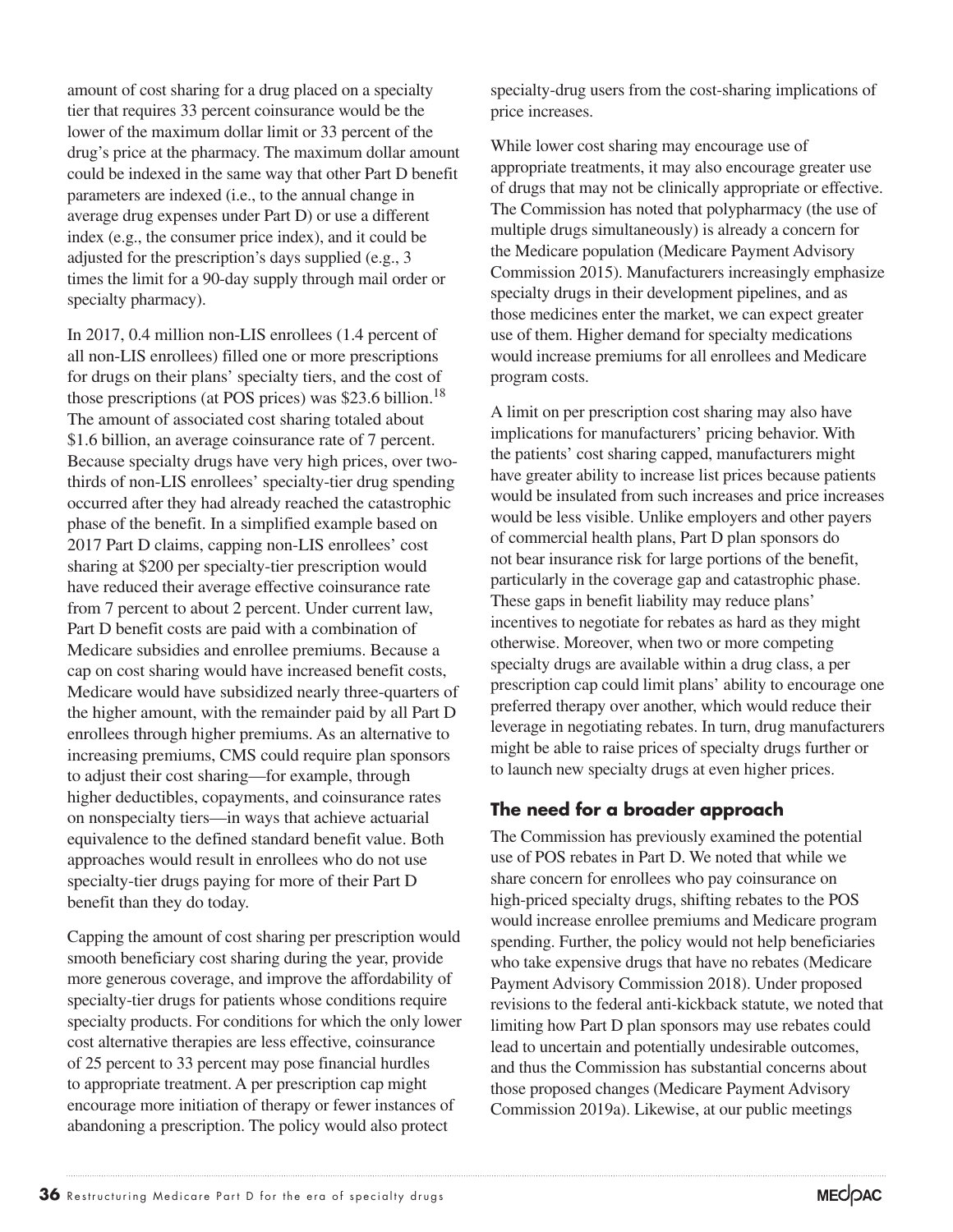in April 2019, the Commission examined using a dollar limit on cost sharing for each specialty-tier prescription in Medicare Part D, but decided not to pursue that approach. Instead, the Commission's position is that the Medicare program and Part D enrollees would be better served by broad structural change to the Part D benefit.

# **Eliminating the coverage-gap discount and restructuring the catastrophic benefit**

Rather than focus narrowly on specialty-tier cost sharing, the Commission plans to further evaluate a broader structural reform that would, as was the case in our 2016 recommendations, improve financial protection for all Part D enrollees. It would also address inflationary incentives in Part D's benefit structure by eliminating the coveragegap discount and restructuring the catastrophic benefit.<sup>19</sup> In general, we expect the policy would provide stronger incentives for plan sponsors to manage enrollees' spending and potentially restrain manufacturers' incentives to increase drug prices or launch new products at high prices. However, the ultimate financial impact on beneficiaries and the Medicare program would depend on the specific policy parameters chosen as well as behavioral responses to the changes.

## **Past changes to Part D's coverage gap**

The original design of the Part D benefit was intended to provide both basic coverage for most enrollees who have relatively low drug spending as well as some catastrophic protection for enrollees with high drug costs. The defined standard basic benefit initially covers 75 percent of drug spending above the deductible and all but 5 percent coinsurance once an enrollee reaches the OOP threshold. That threshold is known as "true OOP" because it excludes cost sharing paid on behalf of a beneficiary by most sources of supplemental coverage, such as employersponsored policies and enhanced alternative plans. Before 2011, enrollees with spending that exceeded the initial coverage limit were responsible for paying a prescription's full price (i.e., 100 percent cost sharing) at the pharmacy up to the OOP threshold.

The Patient Protection and Affordable Care Act of 2010 (PPACA) called for gradually lowering cost sharing in the coverage gap from 100 percent to 25 percent by 2020 and for constraining annual increases in the OOP threshold.

To finance much of this expansion of benefits without directly raising enrollee premiums and program spending, PPACA required manufacturers of brand-name drugs, as a condition of the drug's Part D coverage, to provide non-LIS enrollees with a 50 percent discount on prescriptions filled during the coverage gap. As a result, in 2011, cost sharing in the coverage gap for brand prescriptions fell from 100 percent to 50 percent.

The law also required that the manufacturers' discount be counted as though it were the enrollee's own OOP spending for calculating the "true OOP" amount. That change lowered OOP costs for some beneficiaries but also increased the number of non-LIS enrollees who reached the OOP threshold above which Medicare pays 80 percent of spending through reinsurance.

The Bipartisan Budget Act of 2018 changed Part D to phase out the coverage gap more quickly by increasing the manufacturers' discount from 50 percent to 70 percent. In 2019, enrollees who reach the coverage gap pay 25 percent cost sharing for brand-name drugs until they reach the OOP threshold (Figure 2-1, p. 39). (Cost sharing for generic drugs in the coverage gap is 37 percent.) Counting the 70 percent discount as though it were the enrollee's own spending lowers the OOP costs non-LIS enrollees must incur to reach Part D's catastrophic phase, which in turn means that more enrollees are likely to reach the catastrophic phase.

Over time, plans' liability for benefit spending on brandname drugs in the coverage gap rose from 0 percent in 2011 to 15 percent in 2018. In 2019 and thereafter, plan sponsors cover just 5 percent of spending for brand prescriptions filled in the gap phase, while they continue to obtain postsale rebates and discounts. CMS's Office of the Actuary projects that, in 2019, plan sponsors will obtain postsale rebates and discounts worth about 26 percent of the plans' total drug costs (Boards of Trustees 2018). In its 2019 call letter to plan sponsors, CMS raised significant concerns about the effects of the higher coverage-gap discount and low plan liability on Part D drug costs in 2019 and in future years (Centers for Medicare & Medicaid Services 2018).

#### **Part D's benefit design contributes to the inflationary trend**

In the Commission's March 2017 report, we highlighted how Part D's unique benefit design, Medicare's costbased reinsurance payments, and plan sponsors' focus on premium competition can affect incentives regarding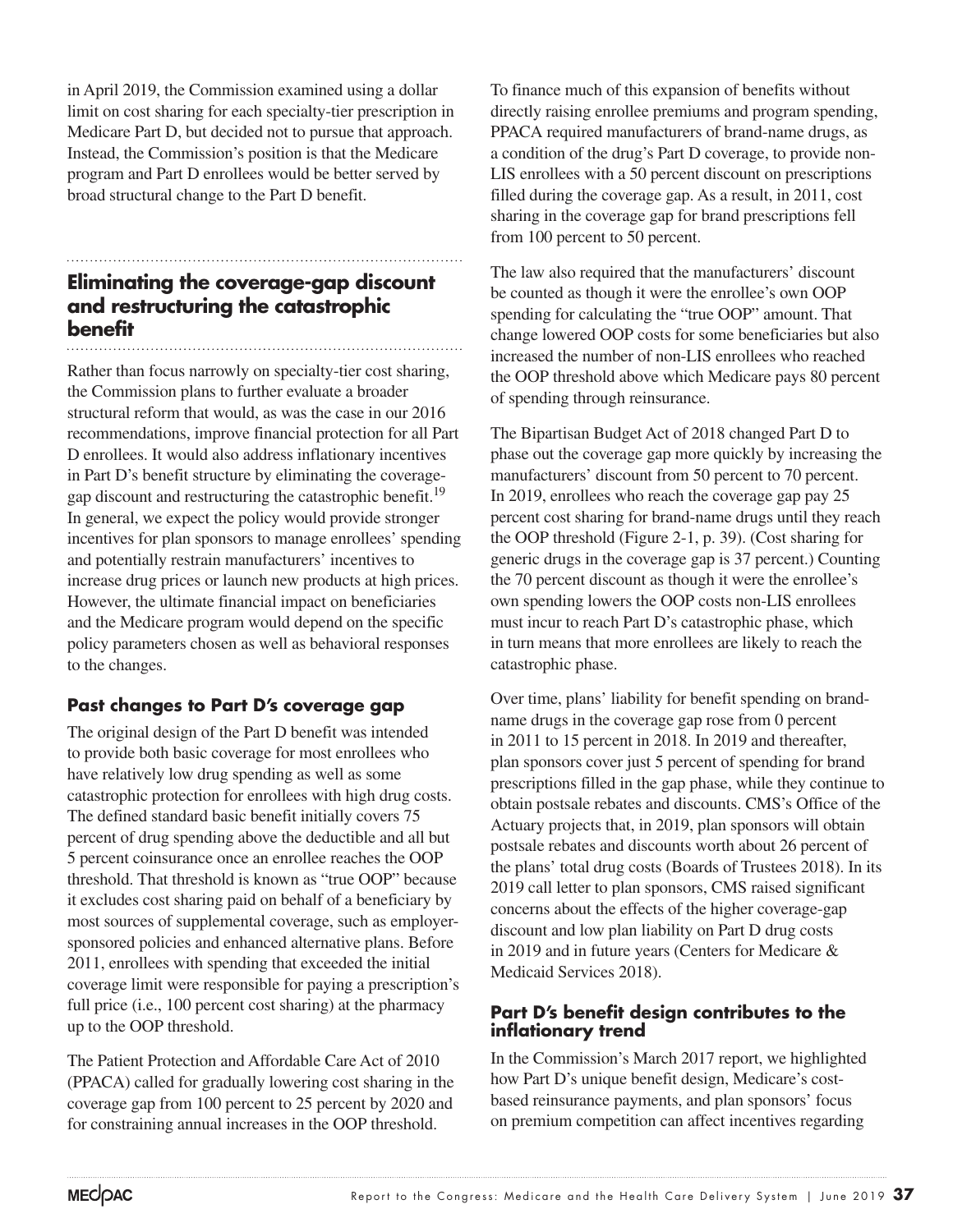which drugs a plan covers on its formulary (Medicare Payment Advisory Commission 2017). Because plan sponsors are not liable for much benefit spending in the coverage gap, Part D's benefit design can create incentives for plan sponsors to include certain high-cost, high-rebate drugs on their formulary over others, which can increase beneficiary cost sharing and Medicare spending for reinsurance.

Manufacturers of brand-name drugs and biologics are not required to pay any discount for LIS enrollees who have spending high enough to reach the coverage gap. In the gap phase, plan sponsors face weaker financial incentives to manage spending for LIS enrollees than for non-LIS enrollees because they have no benefit liability; Medicare's low-income cost-sharing subsidy pays for all of the drug costs other than the nominal LIS copayments. Nevertheless, plan sponsors obtain rebates on brand-name prescriptions filled by LIS enrollees in the gap. Because rebates are often calculated as a percentage of a drug's list price and they increase with market share (i.e., volume), plan sponsors and their PBMs may be less resistant when manufacturers raise prices and LIS enrollees fill prescriptions for drugs with high list prices.

LIS beneficiaries continue to account for the majority of beneficiaries who reach the catastrophic phase of the benefit. In the catastrophic phase, plan sponsors' incentives to manage the benefits of LIS enrollees are similar to those for non-LIS enrollees: Plans are responsible only for 15 percent of catastrophic benefit spending. In addition, because nearly all of LIS enrollees' cost sharing is paid by Medicare's low-income cost-sharing subsidy, some sponsors may not bargain hard with manufacturers over the price of medications more likely to be used by LIS enrollees, particularly when there are rebates to offset some or all of the plan's benefit liability.

At the same time, manufacturers may find that, for some products, higher prices allow them to offer larger rebates than their competitors and gain more market share through favorable formulary placement. In this sense, Part D's benefit design may contribute to the inflationary trend in pharmaceutical pricing.

#### **The Commission's 2016 recommendations would affect drug pricing incentives indirectly**

In 2016, the Commission recommended an integrated set of changes to Part D that would phase in a reduction of Medicare's reinsurance from 80 percent to 20 percent while simultaneously increasing capitated payments to plans, among other changes (Medicare Payment Advisory Commission 2016). Those recommendations could better align plan sponsors' financial incentives to include lower priced drugs on their formularies. Beneficiaries would also benefit from lower cost sharing if they selected those lower priced drugs.

However, the Commission's 2016 recommendations only indirectly address pharmaceutical manufacturers' pricing incentives. Because plan sponsors would be responsible for a greater share of insurance risk in the catastrophic phase, the recommendations would reduce the financial benefits of including high-price, high-rebate products on their formularies (Barnhart and Gomberg 2016). To the extent that plan sponsors move away from preferring those products, there may be an indirect effect on manufacturers' pricing strategies. Those indirect effects may be limited and would likely vary depending on the availability of therapeutic competition and the size of the Part D market relative to total U.S. sales of the relevant products.

While Medicare's influence on drug pricing is indirect, the program accounts for a large share (about one-third) of U.S. retail pharmaceutical sales (Martin et al. 2019). As a result, Medicare's payment policies can have a significant financial effect on drug manufacturers. For example, policymakers' decisions about the amount manufacturers must pay in coverage-gap discounts may factor into manufacturers' decisions about price increases or launch prices, especially for drugs that have relatively lower POS prices because gap discounts make up a higher proportion of the manufacturers' revenues.

#### **Converting the coverage-gap discount to a cap discount**

A potential policy approach that would offer better pricing incentives would be to require manufacturers to provide discounts in Part D's catastrophic phase ("cap discount") rather than in the coverage gap (see right side of Figure 2-1). This change may deter manufacturers of high-priced drugs from increasing prices as rapidly as they have in recent years. The policy would provide better formulary incentives and simplify the benefit structure with a 25 percent cost sharing (or actuarially equivalent costsharing amounts) and 75 percent plan liability across all drug and biologic products between the deductible and the OOP threshold. Manufacturers of brand-name drugs and biologics (including biosimilar products) would be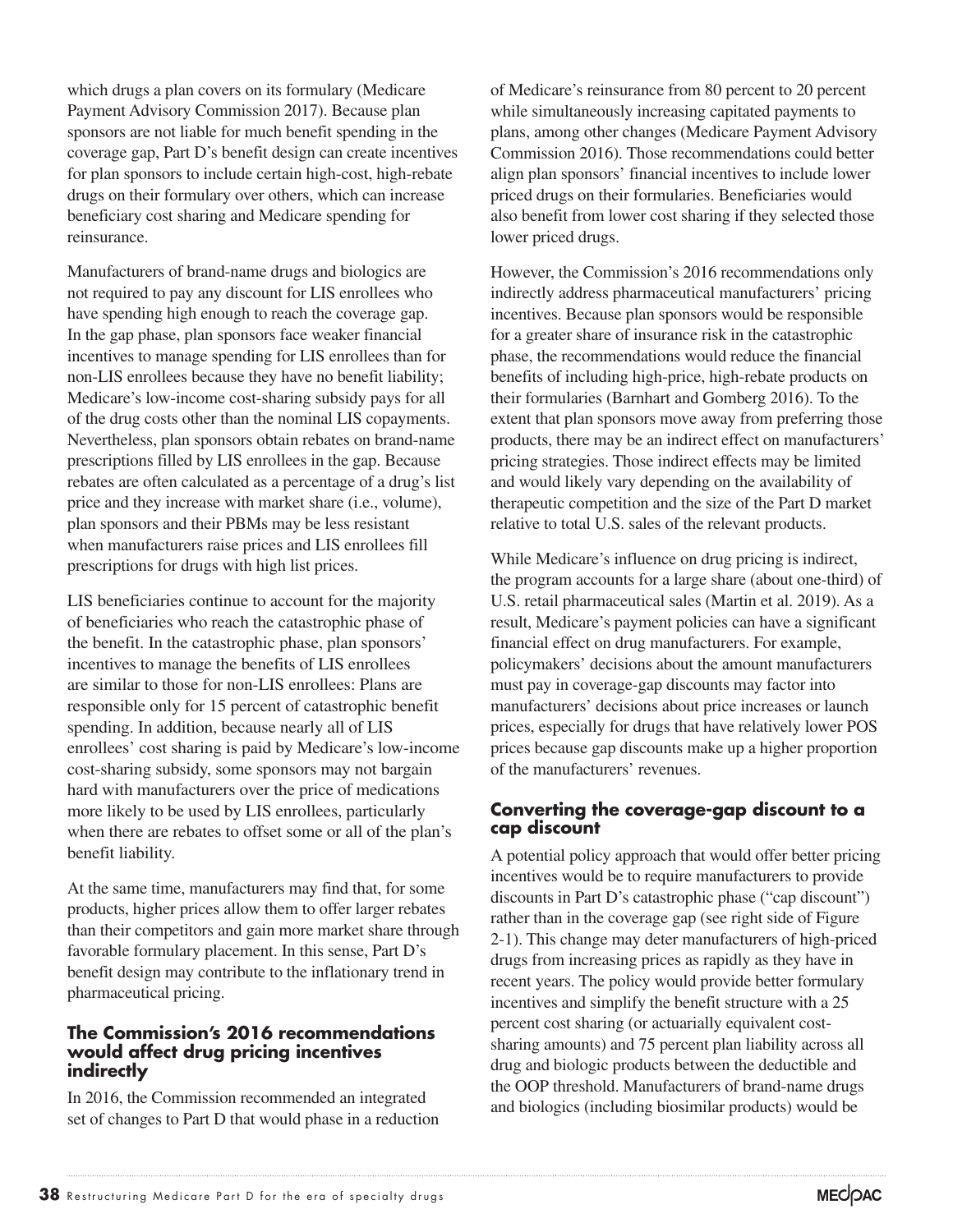**FIGURE 2–1**

**A proposed restructured defined standard benefit that would apply a brand manufacturers' discount to the catastrophic phase instead of the coverage gap**



reinsurance and/or enrollee cost sharing. "Gross drug spending" refers to amounts paid at the pharmacy before rebates and discounts. "Cap discount" refers to applying a manufacturers' discount to brand-name drugs above Part D's out-of-pocket threshold (i.e., in the catastrophic phase of the benefit) instead of during the coverage gap. The coverage gap (between the initial coverage limit and the out-of-pocket threshold) is depicted as it would apply to brand-name drugs for an enrollee who does not receive Part D's low-income subsidy (LIS). Although not shown in the figure, non-LIS enrollees' cost sharing for generic drugs in the coverage gap is 37 percent in 2019 and will be 25 percent in 2020. Under current law, Part D's out-of-pocket threshold is expected to increase by nearly 25 percent in 2020. \*The Commission is continuing to evaluate the percentages that would be paid by each stakeholder (Part D plans, brand manufacturers, the Medicare program, and enrollees) under a restructured benefit.

Source: MedPAC depiction of current and proposed Part D benefit structure.

required to pay a cap discount on prescriptions filled in the catastrophic phase of the benefit.

This cap-discount program would be combined with other changes to the catastrophic phase: a lower rate of Medicare reinsurance, an increase in plan liability, and better insurance protection for beneficiaries. Medicare's capitated payments would increase so that the overall

subsidy rate would remain unchanged at 74.5 percent of basic benefits.

Policymakers would need to decide the shares of benefits to be paid by the four current sources of financing Part D benefits: enrollees, Medicare (through reinsurance payments to plans), plan sponsors, and pharmaceutical manufacturers (depicted as the cross-hatched region in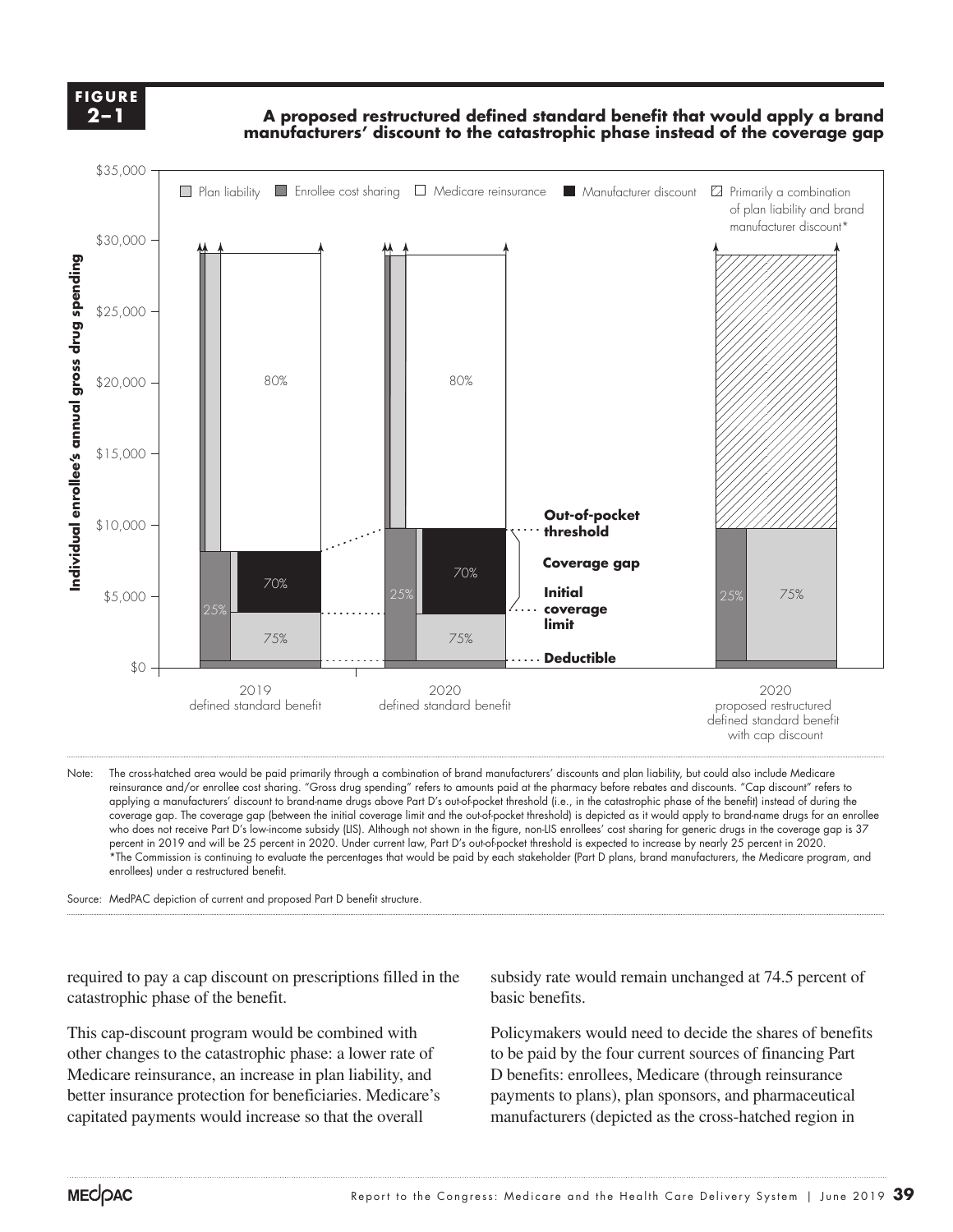Figure 2-1 (p. 39). (Note that for generic drugs, because there would be no manufacturer discount, plan sponsors would cover a larger share of spending so that Medicare and enrollee shares would be the same for both brand and generic drugs.)

- *Enrollees:* Currently, enrollees pay 5 percent cost sharing (based on POS prices) in the catastrophic phase of the benefit with no maximum OOP limit. The Commission's standing recommendation from 2016 would eliminate all enrollee cost sharing above Part D's OOP threshold. Under a new option with a redesigned benefit, policymakers could eliminate cost sharing as the Commission recommended, use a coinsurance rate lower than 5 percent, or select a dollar copay amount.
- *• Medicare:* Currently, Medicare provides 80 percent reinsurance for spending (net of postsale rebates and discounts) in the catastrophic phase of the benefit. The Commission's 2016 recommendation would reduce Medicare's reinsurance from 80 percent to 20 percent of catastrophic spending while simultaneously increasing capitated payments to plans so that Medicare's overall subsidy would remain at 74.5 percent. Under a new option to restructure the defined standard benefit, Medicare's reinsurance would be lowered to 20 percent or less or would be eliminated altogether. Medicare's risk corridors would remain in place and would limit plan sponsors' risk of unforeseen losses.20
- *• Plan sponsors:* Currently, plan sponsors are liable for 15 percent of spending (net of rebates and discounts) in the catastrophic phase of the benefit. The Commission's 2016 recommendation would increase plan sponsors' liability from 15 percent to 80 percent of catastrophic spending, while simultaneously increasing capitated payments to plans so that the overall subsidy remained at 74.5 percent. Under the new option to restructure Part D, plan liability in the catastrophic phase would be higher than the current 15 percent to ensure that plan sponsors have a stronger incentive to manage spending.
- *Manufacturers:* Currently, Medicare requires manufacturers of brand-name drugs and biologics to provide a 70 percent discount on prescriptions filled by non-LIS beneficiaries in the coveragegap phase. The law also counts the manufacturer discount as though it were the enrollees' own spending for purposes of determining the OOP

threshold. The Commission's 2016 recommendation would discontinue counting the brand discount in this manner. (This recommendation would lead some beneficiaries to incur higher OOP costs than under current law. However, the recommendation also introduced a hard cap on beneficiaries' OOP spending.) Under a new option to restructure the defined standard benefit, Part D's gap discount would be replaced with a cap discount. This cap discount would help finance benefit spending and might deter price growth. (Also, by eliminating the gap discount, only the beneficiaries' own spending would be relevant for determining whether she or he reached the OOP threshold.) To ensure that both Medicare program spending for Part D and enrollee premiums remain affordable, policymakers would need to decide on a manufacturer discount rate that most effectively counterbalances the inflationary incentives in pharmaceutical pricing.

We expect that by requiring plan sponsors to bear insurance risk on a larger share of spending, they would have greater incentives to negotiate rebates with manufacturers and design formularies in ways that encourage the use of lower cost therapies. As a result, pharmaceutical manufacturers may face stronger resistance to price increases and higher launch prices.

#### **Rationale for eliminating the coverage-gap discount**

Currently, the coverage-gap discount both lowers the price of brand-name drugs relative to generic drugs and quickens the pace at which an enrollee reaches the OOP threshold. As of 2019, plan sponsors are responsible for just 5 percent of benefit liability for brand-name drugs in the coverage gap. By comparison, plans are responsible for 63 percent of the cost of generics in 2019, and will be responsible for 75 percent of generic prescription costs in 2020, when the coverage gap is fully phased out. Among beneficiaries with similar dollar amounts of drug spending, those who use more generics are penalized under the current gap-discount policy because they incur higher OOP costs than beneficiaries who use more brandname drugs and, as a result, reach the OOP threshold more quickly. From the perspectives of both plan sponsors and beneficiaries, eliminating the coverage-gap discount would equalize treatment of brand-name and generic drugs in the coverage gap. Beneficiaries and plan sponsors would face stronger incentives to use lower cost products and improve plans' formulary incentives.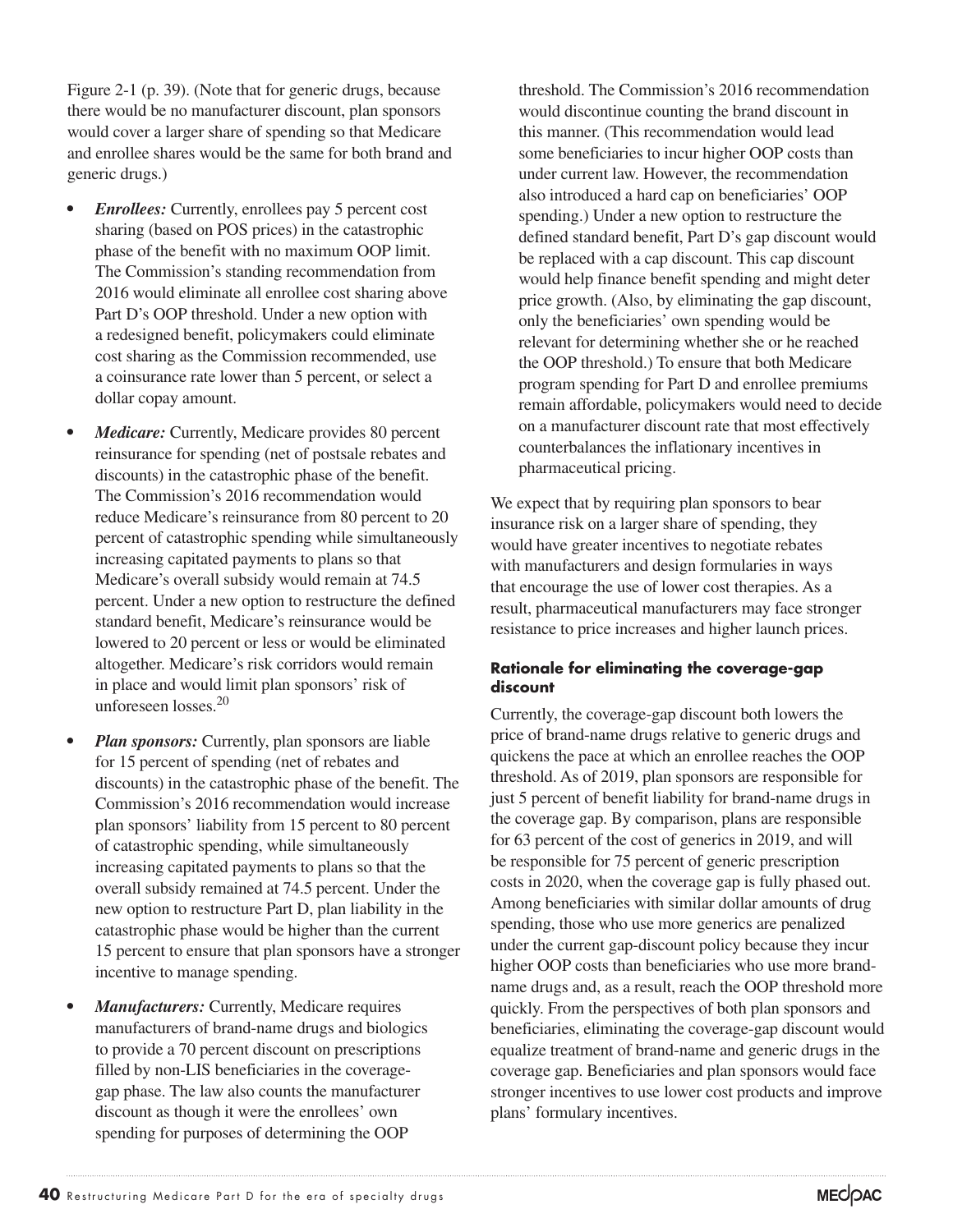#### **Rationale for restructuring the catastrophic benefit and adding a cap discount**

Insurance risk provides plan sponsors with incentives to offer attractive benefits while managing their enrollees' drug spending through formularies and other tools. Medicare's reinsurance subsidy reduces sponsors' insurance risk and, instead, provides cost-based reimbursement. In turn, reinsurance diminishes financial incentives for plan sponsors to manage spending of enrollees who incur spending high enough to reach the catastrophic phase of the benefit.

Between 2007 and 2017, Medicare's payments for reinsurance increased at an average annual rate of nearly 17 percent, compared with a decrease of about 2 percent per year for the capitated direct subsidy payments (Medicare Payment Advisory Commission 2019b). As a result, the portion of basic benefit costs for which plans are at risk (direct subsidy payments plus enrollee premiums) accounted for only 46 percent in 2017, down from 75 percent in 2007. This trend is contrary to the original intent of Part D, in which private plans would be at risk for their enrollees' benefit spending; to attract enrollees, plan sponsors would need to provide access to beneficiaries' medications while managing spending so that premiums remain competitive.

Part D's individual reinsurance is part of a system of subsidies and regulations that was designed to encourage broad participation of private plan sponsors in a new program. Given plans' more than 13 years of experience delivering Part D benefits, it is appropriate to consider whether plan sponsors still need the reinsurance subsidy and, if so, what the right level of reinsurance protection is. $^{21}$ 

A restructured design would move Part D closer to a benefit structure more typical of the commercial sector. Under a restructured Part D benefit, plan sponsors would ultimately be at risk for a much larger share of spending above the OOP threshold than the 15 percent they face today. Because more of Medicare's overall subsidy would be paid through capitated payments, plan sponsors would bear more insurance risk for their enrollees' spending and would have stronger incentives to manage benefit spending while retaining the protection afforded them through risk corridors. As a result, the restructured benefit would also address misaligned incentives that provide a financial advantage to plan sponsors that bid in certain ways while increasing taxpayer costs (Medicare Payment Advisory Commission 2016, Walker and Weaver 2019)

(see text box, p. 43, on patterns of Medicare payments and bidding incentives).

In addition, replacing the gap discount with a cap discount would improve the affordability of high-priced specialty drugs and biologics by addressing high prices directly. Many therapies recently approved by the FDA have few or no lower cost alternatives. For those therapies, plan sponsors and their PBMs have limited ability to negotiate price concessions.

In 2017, drugs and biologics placed on specialty tiers accounted for more than half of all Part D gross spending above the OOP threshold, while they accounted for less than 10 percent of spending below the OOP threshold. As currently structured, the coverage-gap discount affects only a small share of spending for specialty-tier drugs and biologics. A cap discount, on the other hand, would be more likely to apply to drugs and biologics that command high prices. Because the size of the discount would increase in proportion to the price, manufacturers of drugs and biologics with high prices would be subject to a greater financial liability than those with lower priced products. As a result, such an approach may make high prices or price increases less attractive to manufacturers than they are under the current coverage-gap policy. At the same time, because manufacturers would be able to estimate the effects of cap discounts on their net prices under Part D, they might increase their prices to compensate for the cap-discount liability. However, their ability to do so may be held in check by the size of the cap discount and the effect of such price increases on other payers (both public and private).

#### **A consistent benefit for LIS and non-LIS beneficiaries**

Past changes that phased out the coverage gap applied only to non-LIS beneficiaries (p. 37). As a result, today, LIS enrollees have a different benefit structure from non-LIS enrollees. LIS beneficiaries reach the catastrophic phase of the benefit at a lower level of spending because 100 percent of costs in the coverage gap (mostly paid by Medicare's low-income cost-sharing subsidy) are counted toward the OOP threshold (Figure 2-2, p. 42). In 2020, an LIS beneficiary would reach the OOP threshold at about \$9,039 in gross drug spending, nearly \$700 lower than the amount for a non-LIS beneficiary (Centers for Medicare & Medicaid Services 2019). This discrepancy is one reason LIS enrollees account for a higher share of individuals who reach the catastrophic phase. $^{22}$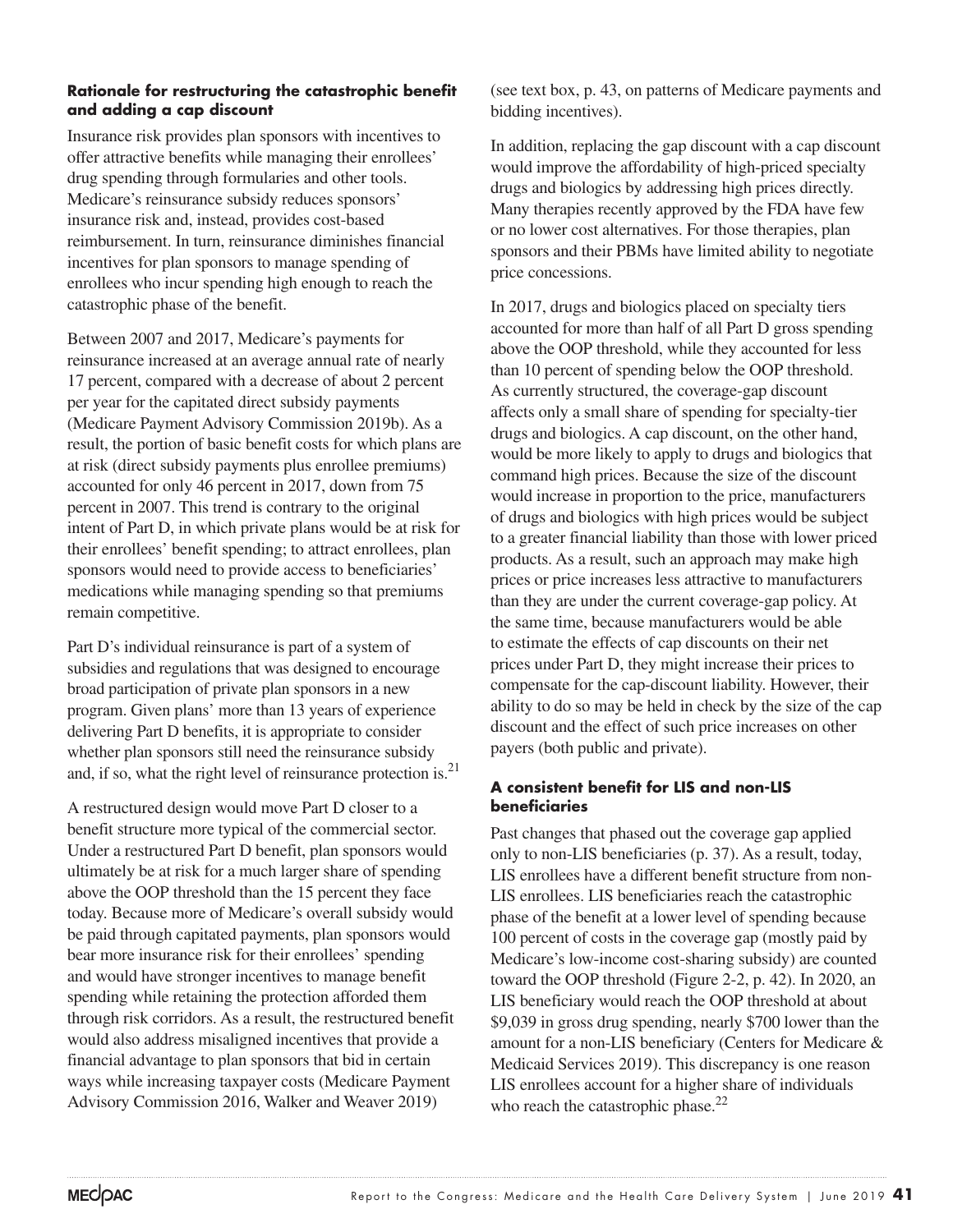**FIGURE 2–2**

**Part D's basic benefit is different for LIS and non-LIS beneficiaries, 2020**



Note: LIS (low-income subsidy), LICS (low-income cost-sharing subsidy). LICS pays for most or all cost-sharing liabilities for LIS enrollees. LIS enrollees pay nominal copayments (set in law) until they reach the out-of-pocket (OOP) threshold. The coverage-gap phase (between the initial coverage limit and the OOP threshold for the non-LIS benefit) is depicted as it would apply to brand-name drugs for an enrollee who does not receive Part D's LIS. Although not shown in the figure, non-LIS enrollees' cost sharing for generic drugs in the coverage gap is 37 percent in 2019 and will be 25 percent in 2020. "Gross drug spending" refers to amounts paid at the pharmacy before rebates and discounts.

Source: MedPAC depiction of Part D benefit structure as set by law.

Part D's LIS was designed to ensure that beneficiaries with low incomes and assets have access to appropriate medications. At the same time, the structure of the LIS subsidy may encourage plan and beneficiary behaviors that increase program costs. Plan sponsors do not bear liability for LIS enrollees' spending in the coverage gap. As a result, certain plan sponsors may give preferred formulary placement to brand-name drugs with high rebates rather than generic alternatives, while Medicare's low-income cost-sharing subsidy pays the higher cost of brand-name drugs. This subsidy structure may be one

of several reasons that explains why LIS enrollees use more brand-name drugs even when generic alternatives are available (Medicare Payment Advisory Commission 2016). In addition, our examination of 2015 claims showed that plans with a higher proportion of LIS enrollees tended to cover a lower share of their enrollees' spending and charged a higher percentage in average cost sharing (Medicare Payment Advisory Commission 2019b).

Restructuring the catastrophic benefit would provide stronger incentives for plan sponsors to manage LIS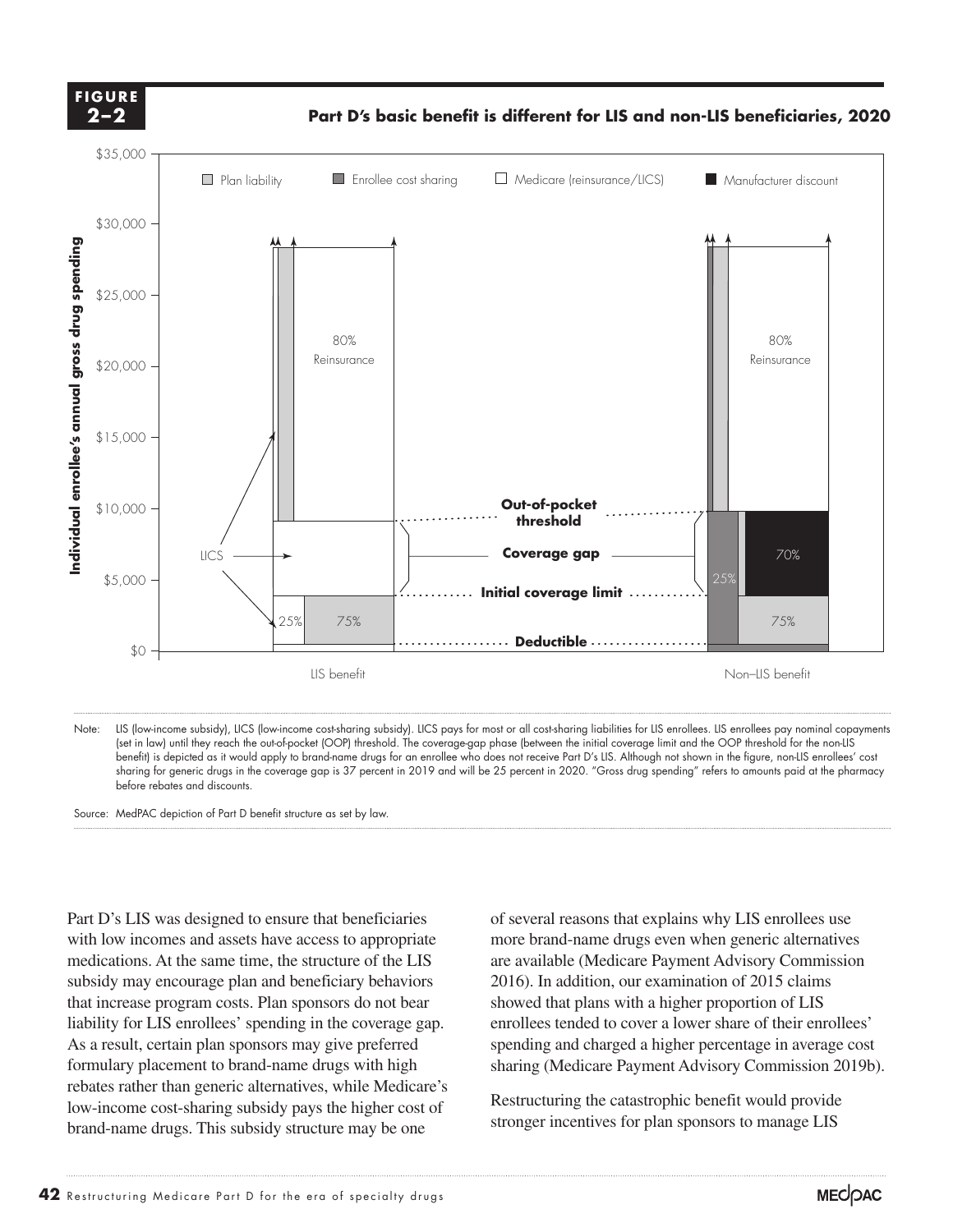#### **Patterns of Medicare payments and bidding incentives**

In the Commission's June 2015 report to the<br>Congress, we noted regular patterns in spendi<br>that may suggest a bidding strategy that provi<br>a financial advantage to plan sponsors (Medicare n the Commission's June 2015 report to the Congress, we noted regular patterns in spending that may suggest a bidding strategy that provides Payment Advisory Commission 2015). First, many plan sponsors bid too low on the amount of benefit spending they expect above Part D's out-of-pocket threshold relative to their enrollees' actual catastrophic spending. Second, plan sponsors bid too high on benefit spending other than catastrophic benefits.

When plans underestimate catastrophic spending in their bids, they are able to charge lower premiums to enrollees and then later get reimbursed by Medicare for 80 percent of actual catastrophic claims (net of postsale rebates and discounts) through additional reinsurance at reconciliation. Because premiums are lower than they would have been had they reflected actual catastrophic prescription costs, in nearly every year since 2007, Medicare's overall Part D subsidy has been higher than the 74.5 percent specified in law.

At the same time, when plan sponsors bid too high on benefit spending, other than catastrophic benefits, the structure of Part D's risk corridors allows plan sponsors to keep most of the difference as profits (Centers for Medicare & Medicaid Services 2017b). Between 2009 and 2017, the majority of plan sponsors returned a portion of their prospective payments to Medicare through risk corridors, meaning that they had profits above and beyond those assumed in their bids. ■

enrollees' spending. However, in many cases, patterns of prescription therapy are established long before beneficiaries reach the OOP threshold. In 2017, nearly 60 percent of LIS enrollees who reached the coverage gap also reached the catastrophic phase of the benefit. That figure is about one in four for non-LIS beneficiaries.

If benefits in the coverage gap were changed so that plan sponsors were at risk for LIS enrollees' spending, that would likely affect how plan sponsors manage benefits. Under an equalized benefit, plans would be liable for 75 percent of LIS enrollees' spending for all drugs and biologics in what is now the coverage gap, just as plans would be for non-LIS beneficiaries. Medicare's lowincome cost-sharing subsidy would pay 25 percent cost sharing minus LIS enrollees' nominal copayments.

With a consistent benefit structure, LIS and non-LIS beneficiaries would reach the OOP threshold at the same level of spending. A consistent benefit structure may also simplify bid calculations for plan sponsors. The change would, however, result in higher benefit costs and enrollee premiums because much of what is currently covered by Medicare's low-income cost-sharing subsidy would become part of Part D's basic benefit. For example, in 2017, low-income cost-sharing subsidies for LIS enrollees' prescriptions filled during the coverage gap totaled more than \$12 billion. If the basic benefit covered 75 percent of LIS enrollees' spending in the coverage gap, the average premium for all Part D enrollees would have been at least 10 percent higher, assuming no behavioral change by plan sponsors or LIS enrollees. From Medicare's perspective, that would result in higher direct subsidy payments and low-income premium subsidies, offset by lower spending on low-income cost-sharing subsidies.

#### **A cap discount would change the incidence of discounts across manufacturers**

In 2017, coverage-gap discounts paid by manufacturers totaled \$5.8 billion. Four drug classes—diabetic therapies, respiratory therapy agents, anticoagulants, and central nervous system (CNS) agents—accounted for 60 percent of that amount (Figure 2-3, p. 44). Examples of medications in these classes include Januvia® (diabetic therapy), Lantus Solostar<sup>®</sup> (insulin), Eliquis<sup>®</sup> (anticoagulant), Advair Diskus® (respiratory therapy agent), and Lyrica® (CNS agent), with average prices ranging from about \$485 to \$576 per prescription.

Some of the therapeutic classes that tend to have higher priced products and account for large shares of Part D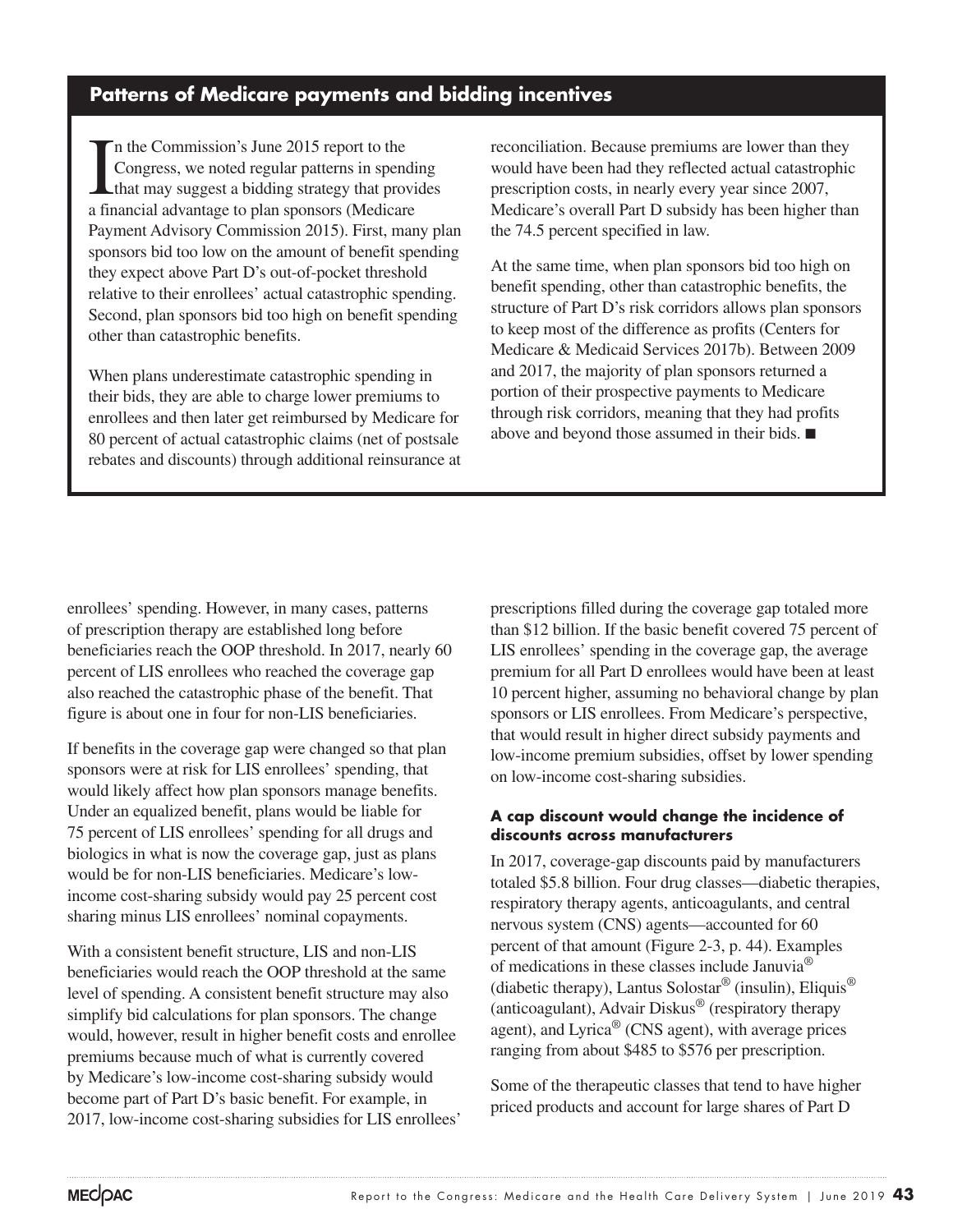#### **FIGURE 2–3**

#### **Most coverage-gap discounts apply to non–specialty tier drugs, 2017**



Note: CNS (central nervous system). Therapeutic classification is based on the First DataBank Enhanced Therapeutic Classification System 1.0.

Source: MedPAC analysis of Medicare Part D prescription drug event data from **CMS** Source:

spending had relatively small shares of manufacturer discounts. For example, antineoplastics and antivirals accounted for nearly 10 percent and 7 percent, respectively, of total gross Part D spending in 2017. Because of their high prices, even a single prescription for many of the drugs in those classes would be sufficient to meet the OOP threshold. For example, in 2017, the price for one of the most frequently used hepatitis C treatments (an antiviral) averaged about \$31,000 per prescription, and many cancer therapies had prices that ranged from around \$10,000 to over \$14,000 per prescription (see Table 2-2, p. 31). As a result, most of the costs of these therapies fell in the catastrophic phase of the benefit, and coverage-gap discounts made up a relatively small share of their costs. In 2017, antineoplastics and antivirals accounted for 3 percent and 2 percent, respectively, of total coverage-gap discounts paid by manufacturers (Figure 2-3).

A cap discount rate would need to be set at 11 percent or greater, applied to prescriptions filled by all (LIS and non-LIS) beneficiaries to ensure that the aggregate amount paid by manufacturers was at least as large as the amount currently paid through the gap-discount policy. If the cap discount applied only to prescriptions filled by non-LIS beneficiaries—the approach used today for the gap-discount policy—the minimum rate of cap discount required to maintain parity with current gap-discount amounts would be higher than 11 percent. $^{23}$ 

Under a cap-discount policy that applied to all beneficiaries, the incidence of manufacturer discounts would shift toward drugs and biologics that are more frequently placed on plans' specialty tiers. For example, antineoplastics and antivirals would account for 20 percent and 15 percent, respectively, of the manufacturer discounts compared with 3 percent or less in 2017 under the gapdiscount policy (Figure 2-3 and Figure 2-4). Manufacturers of anti-inflammatory drugs (e.g., the Humira<sup>®</sup> pen used for RA and other inflammatory conditions) and MS agents would also pay more under a cap discount than under the gap discount. These four classes combined would account for 52 percent of manufacturer discounts, an increase from 12 percent under current policy. Diabetic therapies, on the other hand, would account for a much smaller share under the cap discount than under the gap discount (11 percent compared with 31 percent).

The design of a cap-discount policy would affect the incidence of discounts paid across manufacturers, reflecting differences in the drug classes used by affected beneficiaries. Because non-LIS beneficiaries who reach the catastrophic phase are often patients using drugs to treat cancer, MS, and RA, a cap discount that applied only to non-LIS enrollees would be more concentrated among those therapeutic classes than under a policy that applied the cap discount to all beneficiaries (Medicare Payment Advisory Commission 2019b).

#### **Issues to consider in restructuring Part D's catastrophic benefit**

Requiring plan sponsors to shoulder more insurance risk may provide plan sponsors with stronger incentives to manage benefit spending, but it also raises the question of whether plans could or would be more effective at managing their enrollees' spending than they are today. The Commission expects that any policy change that requires plan sponsors to bear more insurance risk would be combined with other changes that would provide sponsors with greater flexibility to use formulary tools.<sup>24</sup>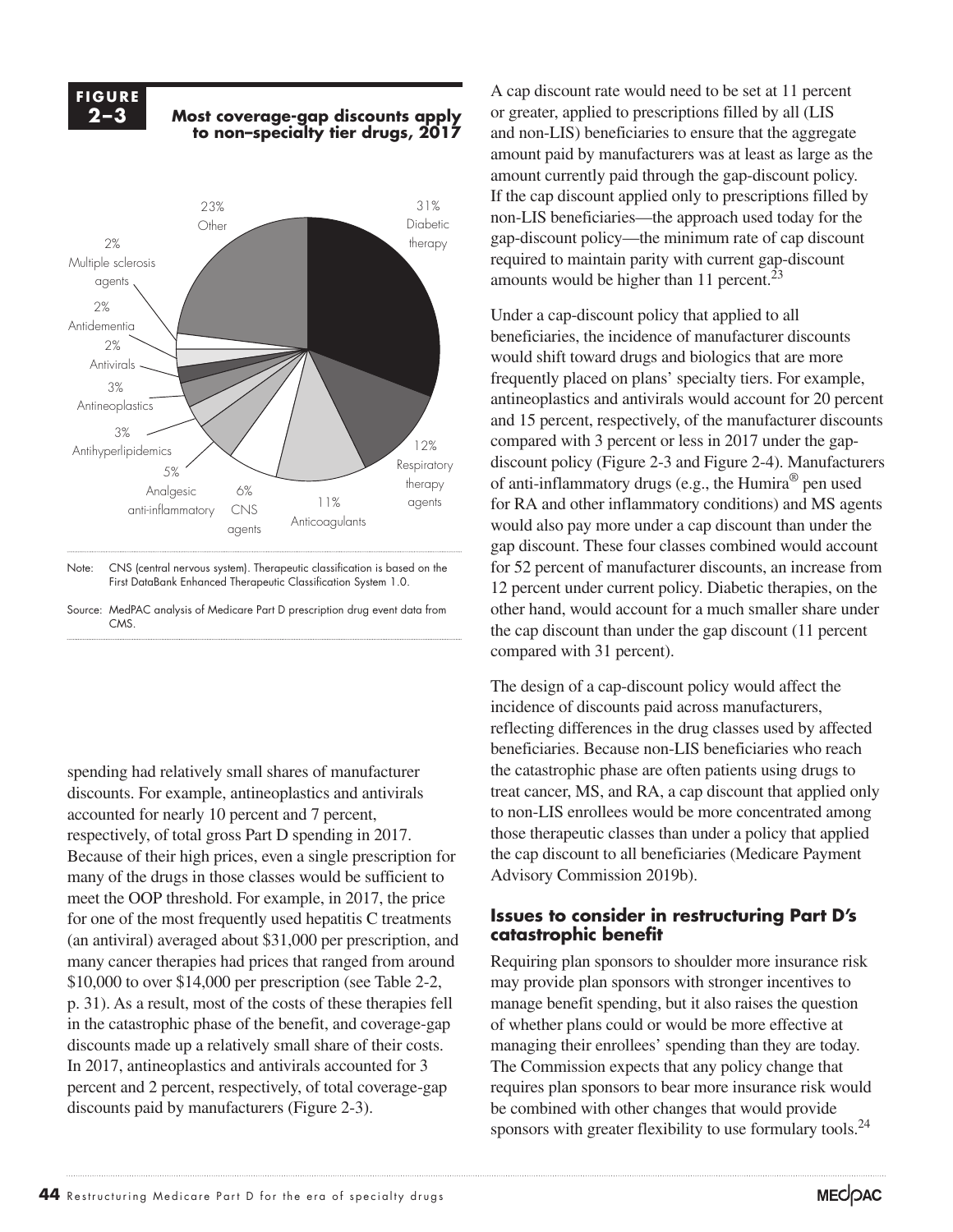Because Part D's nominal cost-sharing amounts provide little financial incentives for LIS enrollees to use lower cost products, we also recommended changes in law to allow the Secretary of Health and Human Services to modify some LIS copayments. Finally, CMS would need to recalibrate Part D's risk adjustment system to counterbalance plan incentives for selection.

The effects of the restructured Part D benefit on various stakeholders—including beneficiaries and taxpayers who finance the Medicare program—would depend on the specific parameters chosen. In this section, we discuss a key parameter: the OOP threshold amount.

#### **Tradeoffs between a lower OOP threshold and Part D's benefit and premium costs would depend on policy parameters**

As part of PPACA, one mechanism for closing Part D's coverage gap was to restrain annual increases in the OOP threshold. However, under law, the OOP threshold will revert back to a level that it would have reached otherwise, increasing from \$5,100 in 2019 to approximately \$6,350 in 2020.<sup>25</sup> Under the current coverage-gap discount, in 2020 we would expect enrollees who use brand-name drugs or biologics to pay about \$2,750 in cost sharing to reach that threshold. (Brand manufacturer discounts would pay the remainder. Beneficiaries who use generic drugs would need to spend a larger amount to reach the OOP threshold.) If the coverage-gap discount were eliminated, all non-LIS beneficiaries, regardless of their mix of brandname and generic drugs, would pay the full amount of the OOP threshold (\$6,350 in 2020) in cost sharing to reach the OOP cap.

Without manufacturer discounts counting toward the OOP threshold, most individuals likely would not reach Part D's catastrophic phase as quickly, and some would not reach it at all. In 2017, slightly over 1 million non-LIS enrollees reached the OOP threshold by paying an average of about \$2,200 in cost sharing. That amount is less than the \$4,950 threshold amount for 2017 because manufacturer discounts averaging nearly \$2,500 were counted as though they were the enrollees' own spending. Without the coverage-gap discount, potentially more than half of the 1 million enrollees would not have reached the catastrophic threshold in 2017.

In typical commercial insurance, the tradeoff for a lower OOP cap is higher premiums. However, under a restructured Part D benefit, the tradeoff would depend on the benefit parameters chosen. With a manufacturer's



#### **Under a cap-discount policy that applied to all beneficiaries, specialty-tier drugs would have been responsible for larger shares of a cap discount, 2017**



discount applied to catastrophic spending rather than coverage-gap spending, plan sponsors would be responsible for 75 percent of spending in what is now the coverage-gap phase, but potentially less than 75 percent of covered catastrophic benefits. As a result, lowering the OOP threshold could actually reduce benefit costs and premiums. However, a lower OOP threshold would expand the catastrophic phase. Because plan sponsors would be liable for less benefit spending, they would also have weaker incentives to manage those benefits. These behavioral responses would tend to put upward pressure on benefit costs and enrollee premiums and offset, at least partially, the reductions in benefit costs resulting from lower overall benefit liability.

A lower OOP threshold would enhance financial protection for all enrollees, and more beneficiaries would reach the catastrophic phase of the benefit. Because a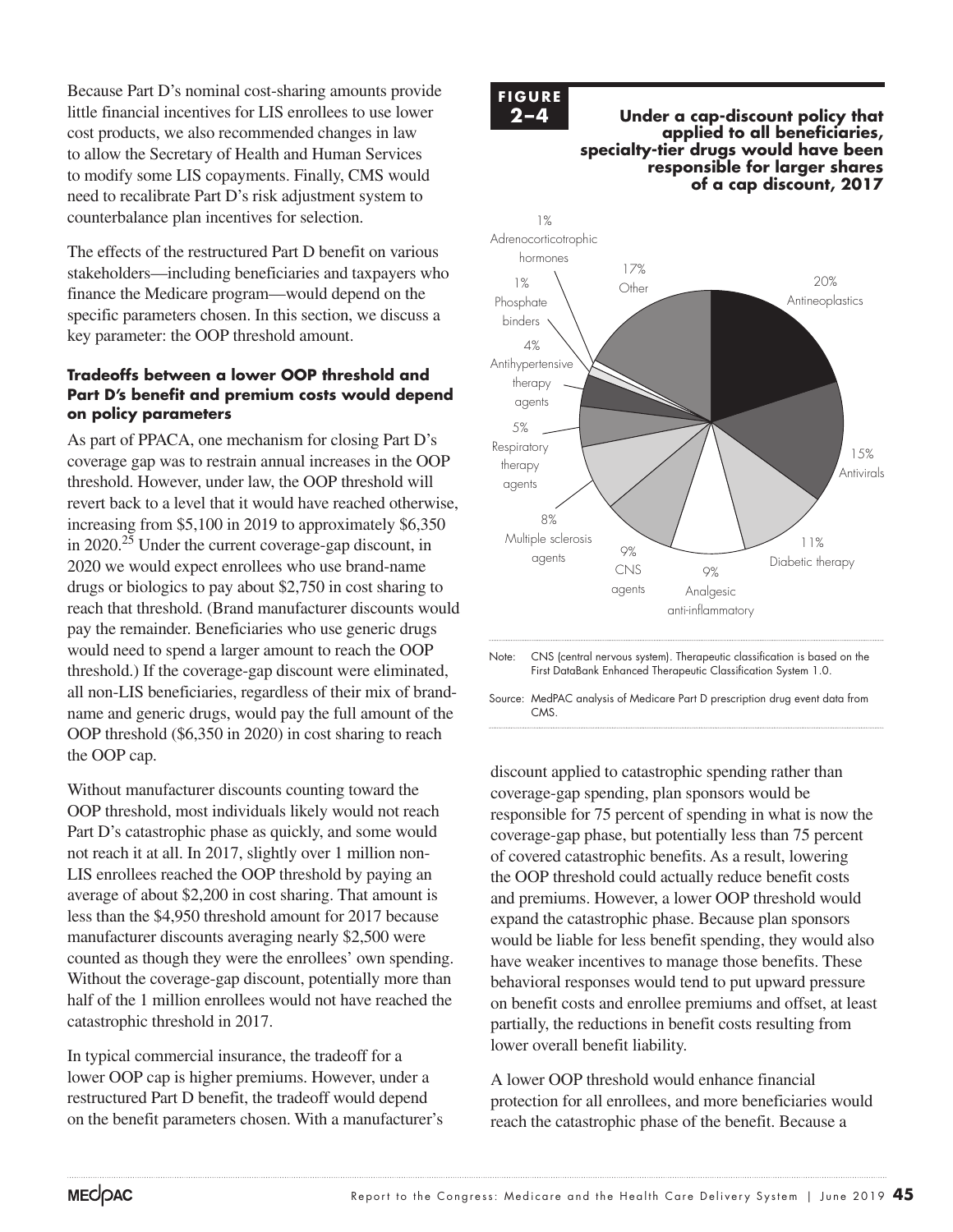restructured Part D benefit would lower or eliminate cost sharing in the catastrophic phase, such a change would likely increase both necessary and unnecessary use of high-priced and other therapies.

The effects of a lower OOP threshold would be different for LIS beneficiaries. Because plan sponsors currently have no benefit liability for LIS enrollees in the coverage gap, lowering the OOP threshold would result in higher benefit liability (for plan sponsors and for Medicare in reinsurance spending) regardless of whether the cap discount applied to LIS beneficiaries. Medicare would pay less in low-income cost-sharing subsidies.

#### **Summary**

The Commission has a long-standing interest in improving the financial sustainability of the Part D program. Previously we have raised concerns about misaligned

incentives that increase financial burdens on beneficiaries and the taxpayers who pay for the program. Meanwhile, prices and spending for specialty drugs have grown, and the Commission recognizes that, for patients, paying coinsurance on high-priced specialty drugs could affect their decisions to fill their prescriptions. Nevertheless, policy approaches that attempt to address high prices by focusing narrowly on cost sharing would only shift costs from patients who use specialty-tier drugs to other Part D enrollees and taxpayers without fundamentally changing the misaligned incentives.

We believe, consistent with positions the Commission took in our 2016 and 2018 recommendations, that the Medicare program and Part D enrollees would be better served by broad structural change to the Part D benefit. For this reason, we plan to continue our examination of ways to restructure Part D beyond those included in our previous recommendations. ■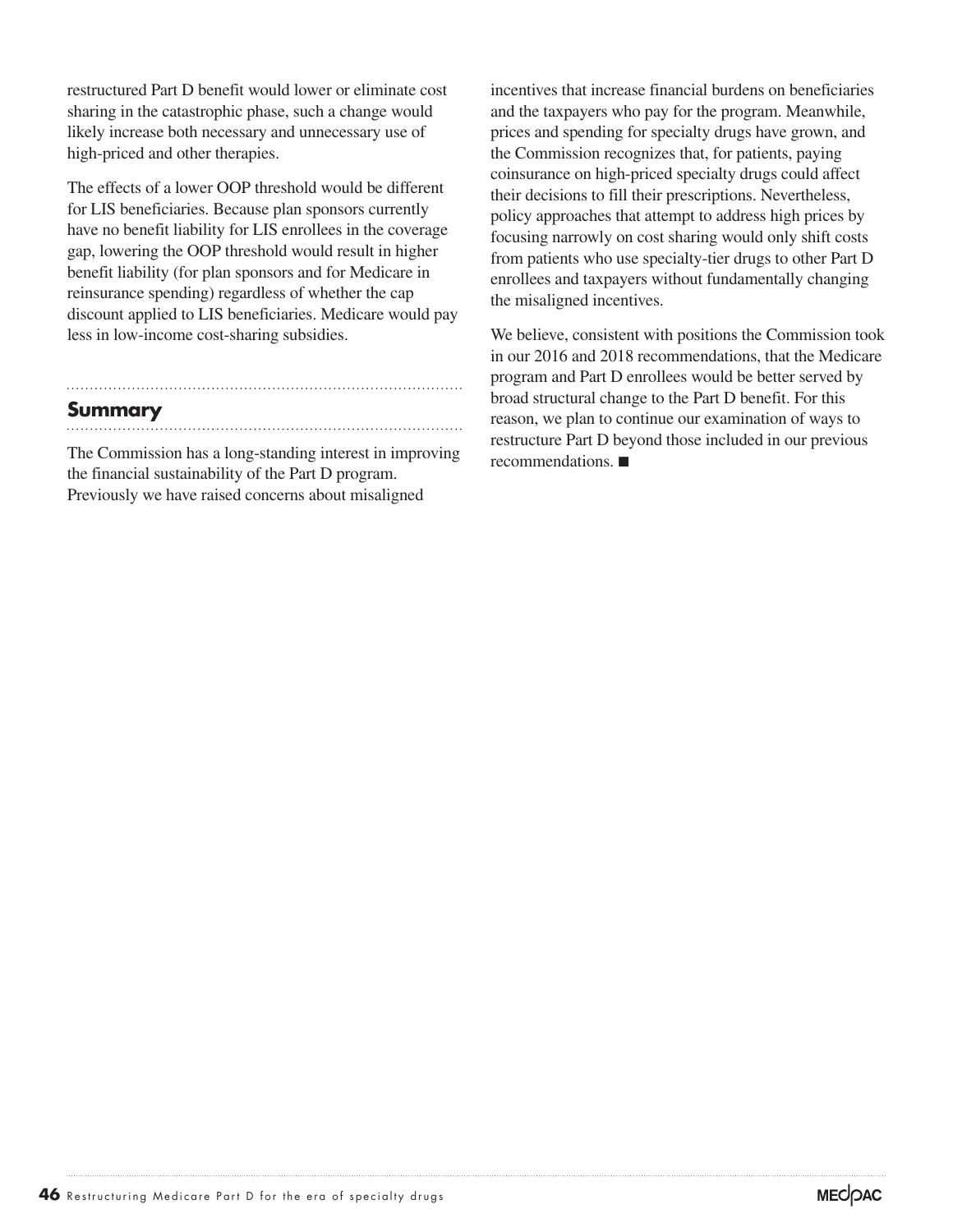# **Endnotes**

- 1 Specialty drugs that are administered by health care providers in offices, clinics, and hospital outpatient departments are covered under Medicare Part B. In this chapter, we refer to self-administered specialty drugs that are dispensed by community, mail-order, and specialty pharmacies and covered under Medicare Part D.
- 2 CMS's specialty-tier threshold was \$600 per month until 2017, when the agency increased it to \$670 per month.
- 3 A recent report by the Congressional Budget Office (CBO) examined Part D spending for specialty drugs net of manufacturers' rebates and discounts. Using a somewhat different definition from what is described in this chapter (i.e., specialty drugs versus specialty-tier drugs), CBO found that in 2015, specialty drugs accounted for 30 percent of Part D spending on a net-of-rebate basis (Congressional Budget Office 2019).
- 4 This prediction reflects the combination of drugs that fall under both outpatient pharmacy and medical benefits.
- 5 In 2018, coverage of Sensipar for patients on dialysis was moved to Medicare Part B.
- 6 CMS set the lower bound of coinsurance for specialty-tier drugs at 25 percent because it is the same percentage as in the initial coverage phase of Part D's defined standard benefit. Plan sponsors may charge up to 33 percent coinsurance for specialty-tier drugs if the plan has no deductible or a decreased deductible under an actuarially equivalent alternative benefit design.
- 7 In 2019, enrollees pay 37 percent of the cost of generic prescriptions in the coverage gap. In 2020, cost sharing for both generic and brand-name drugs will be 25 percent in the coverage gap.
- 8 A tiering exception is a request to obtain a drug at the lower cost-sharing amount charged for a preferred drug that is prescribed for the same condition.
- 9 Pharmaceutical manufacturers can provide cash donations to independent charity PAPs without invoking anti-kickback concerns if the charity is structured in accord with Department of Health and Human Services Office of Inspector General (OIG) guidelines. Guidance from OIG states that independent charity PAPs must provide assistance to broad rather than narrow disease groups, manufacturers must not exert direct or indirect control over the charity, and the PAP must not limit assistance to a subset of available products (Office of Inspector General 2014). The Internal Revenue Service

is investigating the relationship between certain patient assistance charities and several major pharmaceutical manufacturers (Sagonowsky 2017). OIG has rescinded its advisory opinion for at least one major PAP on the grounds that the PAP did not fully disclose all relevant facts in OIG's investigation (Office of Inspector General 2018).

- 10 This example is based on information from the Medicare Plan Finder as of March 12, 2019.
- 11 Note, however, that according to CMS's Part D drug data dashboard, in 2017, average spending per beneficiary for the Humira pen was \$38,888, suggesting that, on average, beneficiaries filled about 7 prescriptions per year rather than 12 prescriptions. Humira is used to treat other conditions in addition to RA.
- 12 OOP cost sharing fell for 2 of the 10 drugs analyzed in the Cubanski study: Harvoni and Sovaldi®, treatments for hepatitis C that have been subject to price competition from other therapies.
- 13 Many of the studies used claims data to measure the proportion of days covered or medication possession ratios, while others used survey data to examine self-reported behavior such as skipping doses, pill cutting, or not filling a prescription because of cost. A medication possession ratio is the sum of the days' supply for all prescription fills of a given drug during a particular period of time, divided by the number of days in the time period.
- 14 The same study and a subsequent blog post (Doshi et al. 2018b) criticized part of the Commission's 2016 package of Part D recommendations: specifically, our recommendation that Medicare should no longer count brand manufacturers' discounts as enrollees' own spending for purposes of reaching Part D's OOP threshold. In our 2016 report, the Commission acknowledged that under the recommendation, some beneficiaries would remain in the coverage gap longer and pay more out of pocket before reaching the OOP threshold. However, the package of recommendations also provided a hard OOP cap for beneficiaries with the highest spending. The Commission also noted that the brand discount and the policy of counting that discount toward the OOP threshold artificially lowers the price of brand-name drugs relative to generics much in the same way as manufacturers' copay coupons.
- 15 Those results are consistent with a separate study, using commercial claims data, of TKI use among nonelderly chronic myeloid leukemia patients (Dusetzina et al. 2014).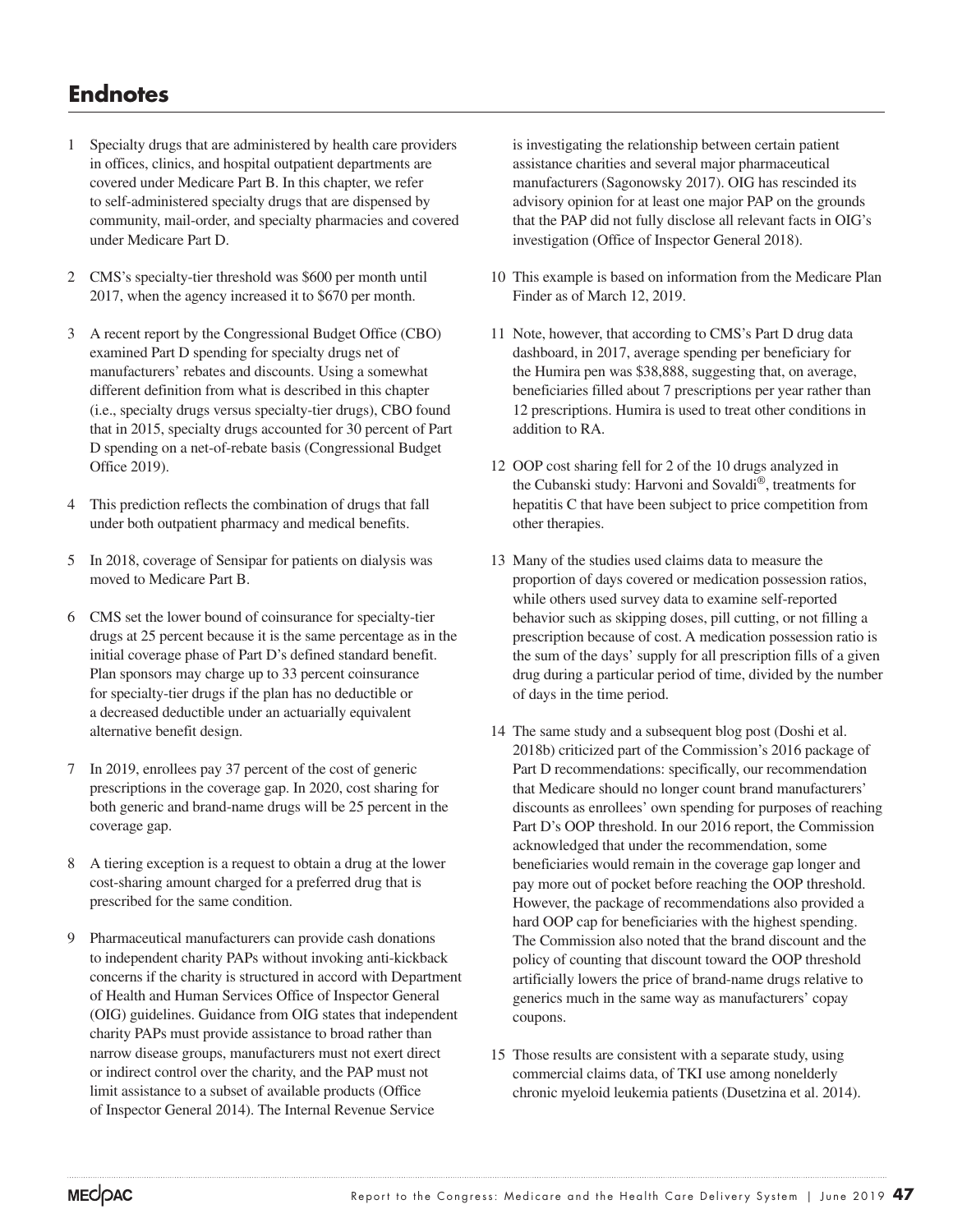- 16 There are six protected classes: anticonvulsants, antidepressants, antineoplastics, antipsychotics, antiretrovirals, and immunosuppressants for the treatment of transplant rejection. In Part D price indexes developed for the Commission by Acumen LLC, POS prices for antineoplastics and antiretrovirals have increased by a factor of nearly two between 2007 and 2017, while indexes for the other four classes have fallen because of generic substitution.
- 17 Pharmacies purchase their stock of drugs from wholesalers and pay the wholesaler a single negotiated purchase price for each drug (identified by its national drug code). However, when a pharmacy dispenses the exact same drug to different patients, the negotiated prices that PBMs (representing the patients' plans) pay the pharmacy differ from one another. Sometime after the drug is dispensed, the PBMs receive rebates from the drug's manufacturer which, under Part D, the PBM must pass through to the plan. Under an alternative system of POS rebates, the pharmacy would still buy the drug from the wholesaler at a single price. However, the pharmacy would need to reflect any discounts at the POS that the plan's PBM negotiated with the manufacturer, which would lower the dollar amount of a patient's coinsurance. A "chargeback" system would ensure that the pharmacy would be credited for the difference between its purchase price and the PBM's negotiated price.
- 18 In addition, nearly 0.6 million LIS enrollees filled specialtytier prescriptions. However, because LIS enrollees pay only nominal copayments, we focus here on non-LIS enrollees.
- 19 One version of this approach was first proposed by American Action Forum (Hayes 2018). Aetna commissioned Milliman to estimate the same proposal's effects (Sheldon 2018).
- 20 Risk corridors limit each plan's overall losses or profits if actual spending is much higher or lower than anticipated. Corridors provide a cushion for plans in the event of large, unforeseen aggregate drug spending.
- 21 Medicare's individual reinsurance captures about 8 percent of enrollees and 50 percent or more of Part D's basic benefit costs. In comparison, a typical private reinsurance policy for a commercial health plan would be expected to capture less than 1 percent of beneficiaries and about 10 percent of benefit costs (Johnson 2015).
- 22 Multiple factors likely contribute to higher average drug spending among LIS enrollees. One contributing factor is that plan sponsors have more limited tools to manage their drug benefits because LIS enrollees pay nominal copays set in law rather than the cost-sharing amounts set by plan sponsors.
- 23 To estimate the equivalent cap-discount rate, defined as the discount rate needed to keep manufacturer payments for discounts unchanged from the amounts they pay under the current gap-discount program, we used 2017 claims data and applied the current coverage-gap discount rate of 70 percent instead of the 50 percent rate that was in place in 2017.
- 24 The Commission's June 2016 recommendations included removing protected status from two of the six drug classes for which plan sponsors must now cover all drugs on their formularies (antidepressants and immunosuppressants for transplant rejection), streamlining the process for formulary changes, requiring prescribers to provide supporting justifications with more clinical rigor when applying for exceptions, and permitting plan sponsors to use selected tools to manage specialty-drug costs while maintaining access to needed medications. In 2018, CMS finalized a number of regulatory changes in Part D and proposed other steps to allow plan sponsors to use tools already available for managing pharmacy benefit in commercial populations. Some of those policies are consistent with the Commission's 2016 recommendations.
- 25 PPACA requires that in 2020, the OOP threshold revert to what it would have been had it grown at the same rate as other Part D benefit parameters.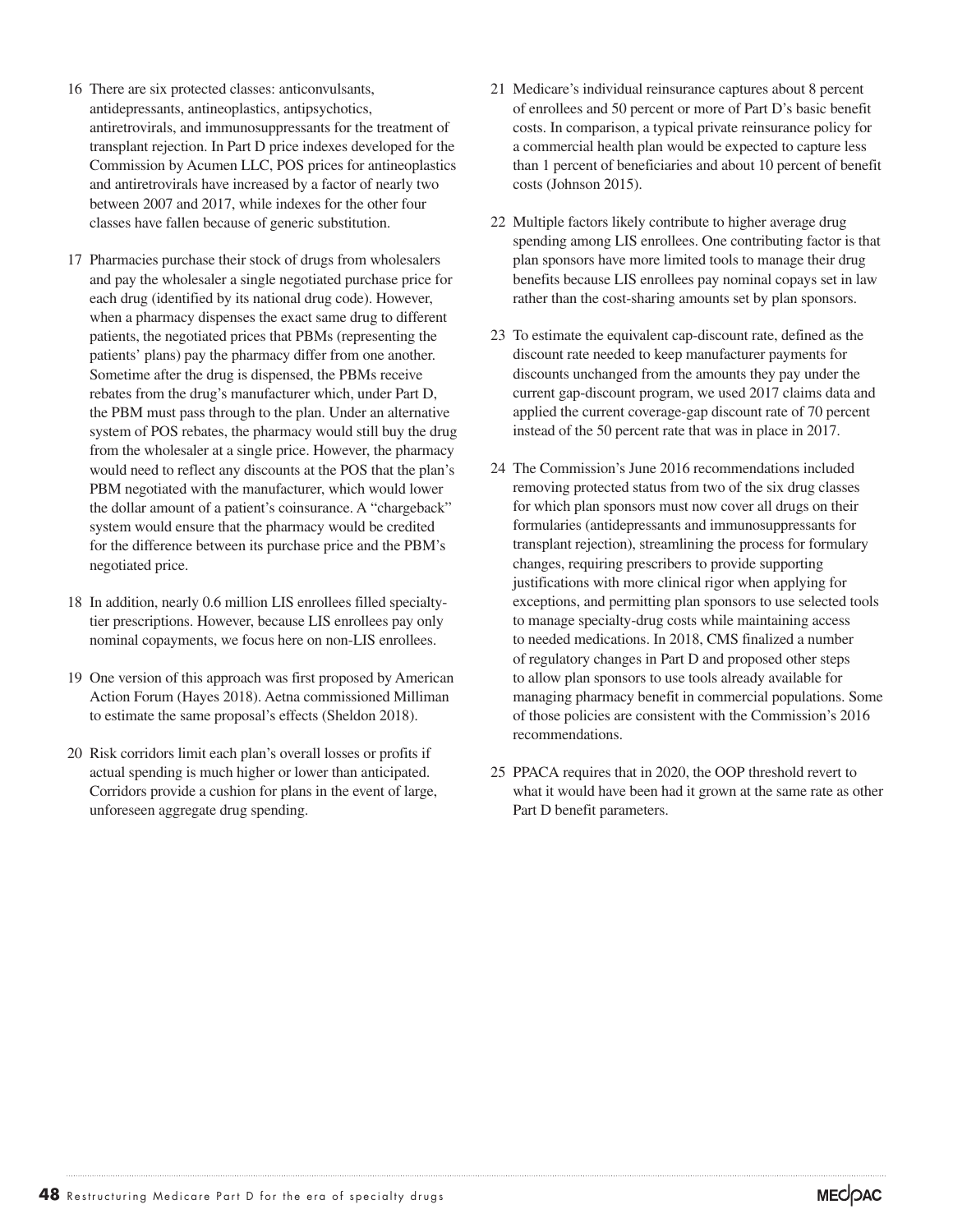# **References**

Anderson-Cook, A., J. Maeda, and L. Nelson. 2019. *Prices for and spending on specialty drugs in Medicare Part D and Medicaid: An in-depth analysis.* Congressional Budget Office working paper 2019–2. Washington, DC: Congressional Budget Office.

Barnhart, A., and J. Gomberg. 2016. *The AIDS Institute: Financial incentives in Medicare Part D.* Brookfield, WI: Milliman.

Boards of Trustees, Federal Hospital Insurance and Federal Supplementary Medical Insurance Trust Funds. 2018. *2018 annual report of the Boards of Trustees of the Federal Hospital Insurance and Federal Supplementary Insurance Trust Funds.*  Washington, DC: Boards of Trustees

Business Wire. 2018. UnitedHealthcare launches expansion of direct-to-consumer pharmacy discounts to millions of Americans, March 6. https://www.businesswire.com/news/ home/20180306005417/en/UnitedHealthcare-Launches-Expansion-Direct-to-Consumer-Pharmacy-Discounts-Millions.

Centers for Medicare & Medicaid Services, Department of Health and Human Services. 2019. Announcement of calendar year (CY) 2020 Medicare Advantage capitation rates and Medicare Advantage and Part D payment policies and final call letter. April 1.

Centers for Medicare & Medicaid Services, Department of Health and Human Services. 2018. Announcement of calendar year (CY) 2019 Medicare Advantage capitation rates and Medicare Advantage and Part D payment policies and final call letter. April 2. https://www.cms.gov/Medicare/Health-Plans/ MedicareAdvtgSpecRateStats/Downloads/Announcement2019. pdf.

Centers for Medicare & Medicaid Services, Department of Health and Human Services. 2017a. Medicare Part D drug spending dashboard & data. https://www.cms.gov/Research-Statistics-Data-and-Systems/Statistics-Trends-and-Reports/Information-on-Prescription-Drugs/MedicarePartD.html.

Centers for Medicare & Medicaid Services, Department of Health and Human Services. 2017b. Medicare program; contract year 2019 policy and technical changes to the Medicare Advantage, Medicare cost plan, Medicare fee-for-service, the Medicare prescription drug benefit programs, and the PACE Program. Proposed rule. *Federal Register* 82, no. 227 (November 28): 56336–56527.

Congressional Budget Office. 2019. *Prices for and spending on specialty drugs in Medicare Part D and Medicaid.* Washington, DC: CBO.

Cubanski, J., W. Koma, and T. Neuman. 2019. *The out-of-pocket cost burden for specialty drugs in Medicare Part D in 2019.* Issue brief. Washington, DC: Kaiser Family Foundation.

Cubanski, J., T. Neuman, and K. Orgera. 2017. *No limit: Medicare Part D enrollees exposed to high out-of-pocket costs without a hard cap on spending.* Issue brief. Washington, DC: Kaiser Family Foundation.

Diebold, J. 2018. The effects of Medicare Part D on health outcomes of newly covered Medicare beneficiaries. *Journals of Gerontology* 73, no. 5: 890–900.

Doshi, J. A., T. Hu, P. Li, et al. 2016a. Specialty tier-level cost sharing and biologic agent use in the Medicare Part D initial coverage period among beneficiaries with rheumatoid arthritis. *Arthritis Care & Research* 68, no. 11 (November): 1624–1630.

Doshi, J. A., P. Li, H. Huo, et al. 2018a. Association of patient out-of-pocket costs with prescription abandonment and delay in fills of novel oral anticancer agents. *Journal of Clinical Oncology*  36, no. 5 (February 10): 476–482.

Doshi, J. A., P. Li, H. Huo, et al. 2016b. High cost sharing and specialty drug initiation under Medicare Part D: A case study in patients with newly diagnosed chronic myeloid leukemia. *American Journal of Managed Care* 22, no. 4 supplement (March): s78–86.

Doshi, J. A., P. Li, V. P. Ladage, et al. 2016c. Impact of cost sharing on specialty drug utilization and outcomes: A review of the evidence and future directions. *American Journal of Managed Care* 22, no. 3 (March): 188–197.

Doshi, J. A., P. Li, A. R. Pettit, et al. 2017. Reducing out-ofpocket cost barriers to specialty drug use under Medicare Part D: Addressing the problem of "too much too soon." *American Journal of Managed Car*e 23, no. 3 supplement (March): S39– S45.

Doshi, J. A., A. R. Pettit, and P. Li. 2018b. Addressing outof-pocket specialty drug costs in Medicare Part D: The good, the bad, the ugly, and the ignored. *Health Affairs* blog. July 25. https://www.healthaffairs.org/do/10.1377/ hblog20180724.734269/full/.

Dusetzina, S. B., A. N. Winn, G. A. Abel, et al. 2014. Cost sharing and adherence to tyrosine kinase inhibitors for patients with chronic myeloid leukemia. *Journal of Clinical Oncology* 32, no. 4 (February 1): 306–311.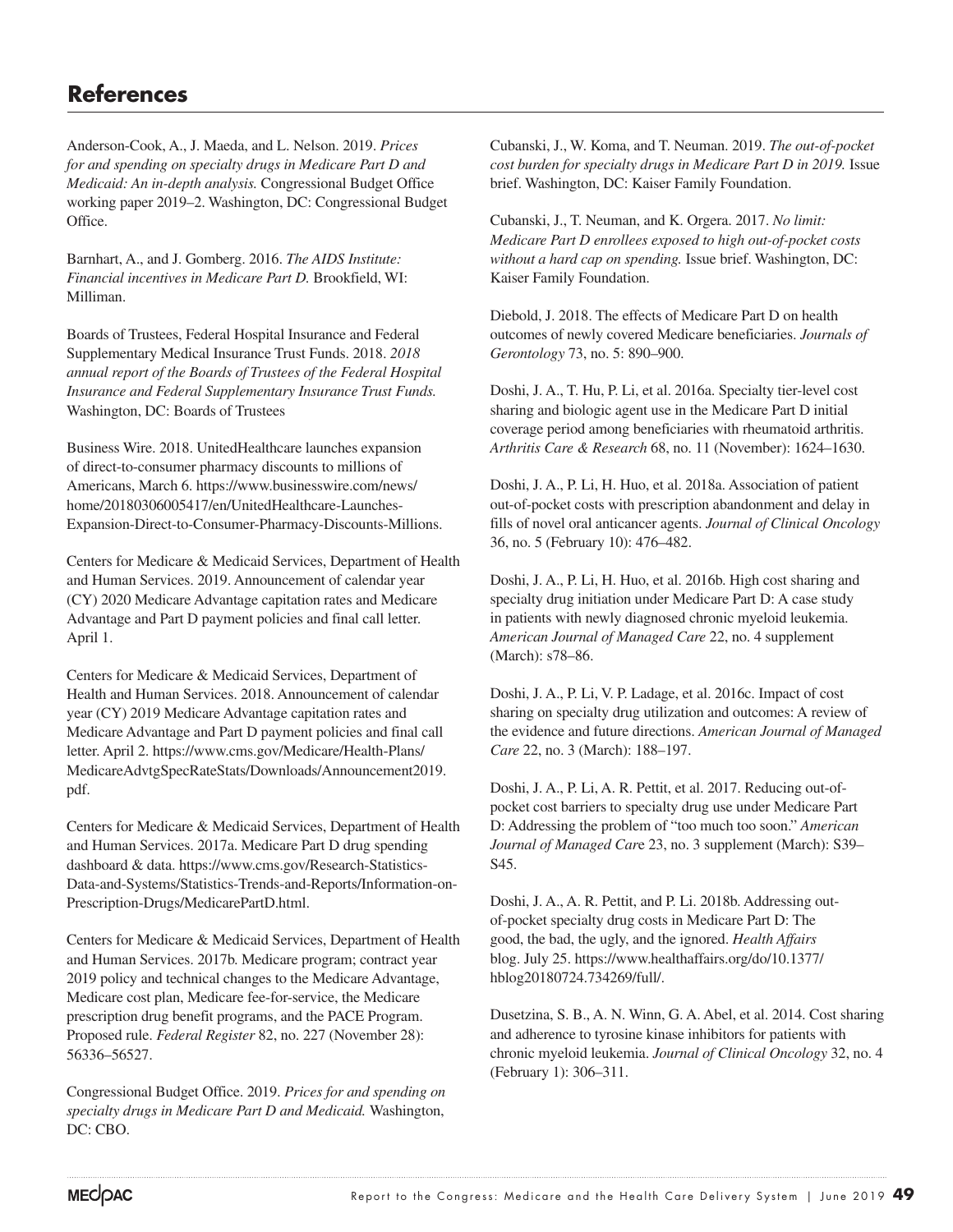Fein, A. 2019. The gross-to-net bubble reached a record \$166 billion in 2018. *Drug Channels* blog. April 3. https://www. drugchannels.net/2019/04/the-gross-to-net-bubble-reachedrecord.html.

Fung, V., C. M. Mangione, J. Huang, et al. 2010. Falling into the coverage gap: Part D drug costs and adherence for Medicare Advantage prescription drug plan beneficiaries with diabetes. *Health Services Research* 45, no. 2 (April): 355–375.

Hayes, T. 2018. *Redesigning Medicare Part D to realign incentives.* Washington, DC: American Action Forum. https:// www.americanactionforum.org/research/redesigning-medicarepart-d-realign-incentives-1/.

IQVIA Institute for Human Data Science. 2019. *The global use of medicine in 2019 and outlook to 2023*. Parsippany, NJ: IQVIA. https://www.iqvia.com/institute/reports/the-global-use-ofmedicine-in-2019-and-outlook-to-2023.

Japsen, B. 2018. UnitedHealth group will pass drug maker rebates directly to customers. *Forbes*, March 6. https://www.forbes.com/ sites/brucejapsen/2018/03/06/unitedhealth-will-pass-drug-makerrebates-to-more-customers/#5592f1ec326d.

Johnson, N. 2015. *Possible changes to Medicare Part D reinsurance programs.* Milliman Medicare issue brief. Seattle, WA: Milliman. http://www.milliman.com/uploadedFiles/ insight/2015/possible-changes-medicare-part-d.pdf.

Johnson, N., C. Mills, and M. Kridgen. 2018. *Prescription drug rebates and Part D drug costs.* Milliman report prepared for America's Health Insurance Plans. Seattle, WA: Milliman.

Jung, J., W. Y. Xu, and C. Cheong. 2017. In-gap discounts in Medicare Part D and specialty drug use. *American Journal of Managed Care* 23, no. 9 (September): 553–559.

Kaisaeng, N., S. E. Harpe, and N. V. Carroll. 2014. Out-of-pocket costs and oral cancer medication discontinuation in the elderly. *American Journal of Managed Care* 20, no. 7 (July): 669–675.

Madden, J. M., A. J. Graves, D. Ross-Degnan, et al. 2009. Cost-related medication nonadherence after implementation of Medicare Part D, 2006–2007. *Journal of the American Medical Association* 302, no. 16 (October 28): 1755–1756.

Martin, A. B., M. Hartman, B. Washington, et al. 2019. National health spending in 2017: Growth slows to post-Great Recession rates; Share of GDP stabilizes. *Health Affairs* 38, no. 1 (January): 96–106.

Mattina, C. 2019. Keeping an eye on increasing competition in the specialty drug pipeline. Presentation during the Academy of Managed Care Pharmacy, March 27. https://www.ajmc. com/conferences/amcp-2019/keeping-an-eye-on-increasingcompetition-in-the-specialty-drug-pipeline.

McCarty, S., and D. Cusano. 2014. *Specialty tier pharmacy benefit designs in commercial insurance policy: Issues and considerations*. State health assistance network issue brief. Princeton, NJ: Robert Wood Johnson Foundation.

Medicare Payment Advisory Commission. 2019a. Comment letter on OIG's proposed rule on safe harbor regulation of prescription drug rebates. April 5.

Medicare Payment Advisory Commission. 2019b. *Report to the Congress: Medicare payment policy.* Washington, DC: MedPAC.

Medicare Payment Advisory Commission. 2018. Comment letter on CMS's proposed rule on the Medicare Advantage program (Part C) and Prescription Drug Benefit program (Part D), January 3.

Medicare Payment Advisory Commission. 2017. *Report to the Congress: Medicare payment policy.* Washington, DC: MedPAC.

Medicare Payment Advisory Commission. 2016. *Report to the Congress: Medicare and the health care delivery system.*  Washington, DC: MedPAC.

Medicare Payment Advisory Commission. 2015. *Report to the Congress: Medicare and the health care delivery system.*  Washington, DC: MedPAC.

Medicare Payment Advisory Commission. 2010. *A data book: Healthcare spending and the Medicare program.* Washington, DC: MedPAC.

Office of Inspector General, Department of Health and Human Services. 2018. Letter from Gregory E. Demske, Chief Counsel of HHS OIG to James C. Stansel, Executive VP and Chief Counsel of PhRMA. https://oig.hhs.gov/compliance/alerts/guidance/ stansel-letter.pdf.

Office of Inspector General, Department of Health and Human Services. 2014. Supplemental special advisory bulletin: Independent charity patient assistance programs. *Federal Register*  79, no. 104 (May 30): 31120–31123.

Pharmacy Benefit Management Institute. 2019. *2018 trends in drug benefit design.* Plano, TX: PBMI. https://www.pbmi.com/Ite mDetail?iProductCode=BDR\_2018&Category=BDR.